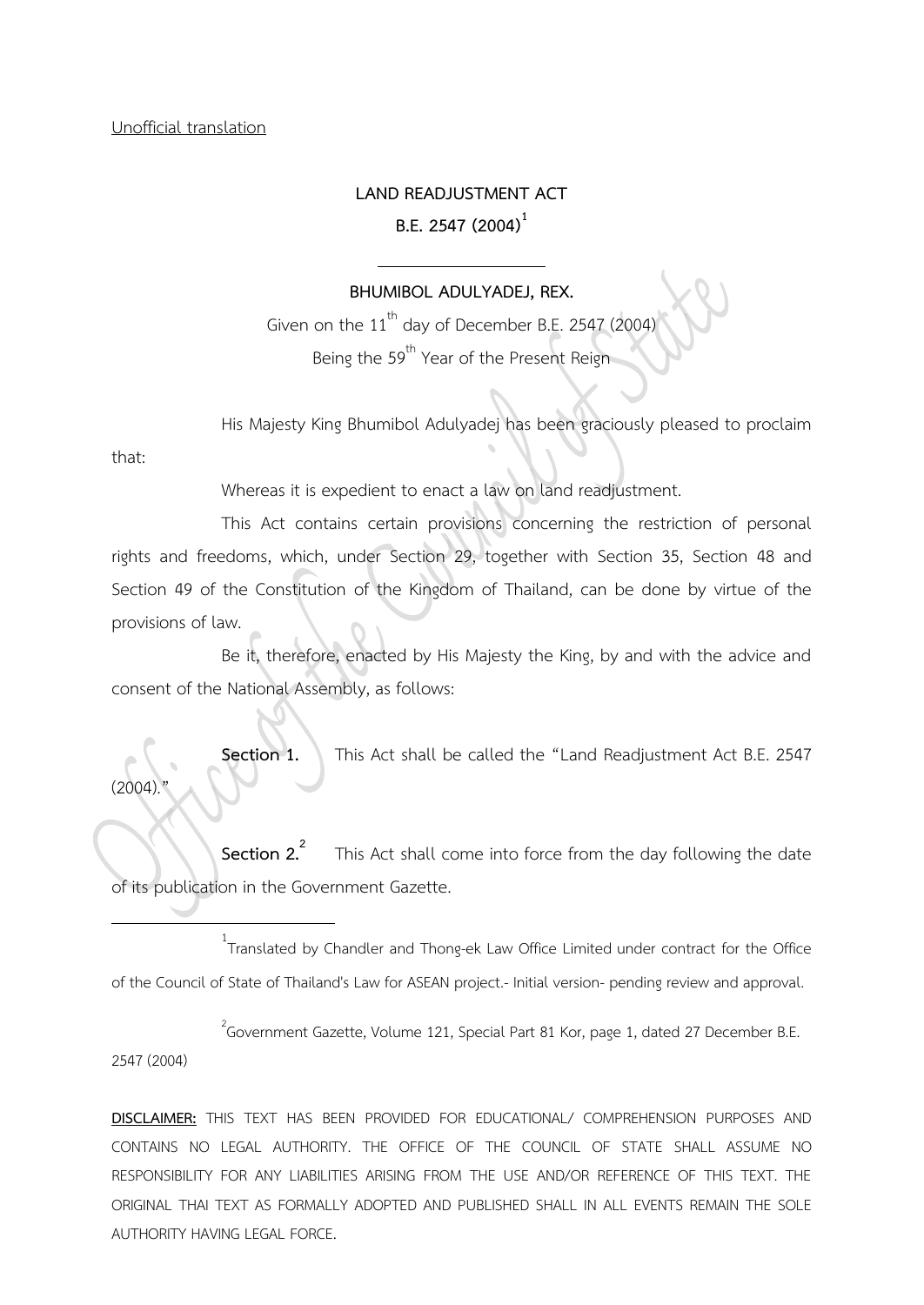#### **Section 3.** In this Act:

"land readjustment" means the development of several plots of land by rearrangement of land layout, improvement or construction of infrastructure and fair sharing of burden and distribution of return through cooperation between a private party and a private party or between a private party and the state, so as to achieve the more appropriate utilization of land in respect of transportation, economy, society, environment and community and in conformity with urban planning;

"land readjustment project" means a project created for land readjustment;

"Fund" means the Land Readjustment Fund;

"association" means an association established to proceed with land readjustment under this Act;

"landowner" means a person having right to land under the Land Code and includes a condominium owner under the law on condominium;

"Committee" means the Land Readjustment Committee;

"Provincial Committee" means the Provincial Land Readjustment Committee and includes Bangkok Land Readjustment Committee;

"competent officer" means a person appointed by the Provincial Committee to execute the duties under this Act;

"Local Officer" means

(1) Bangkok Governor for within Bangkok Metropolis area;

(2) president of provincial administration organization for within a provincial administration organization area:

(3) mayor for within a municipal area;

(4) president of tamboladministration organization for within a tambol administration organization area; =

(5) chief of local administrators of other local administration organizations prescribed by law as a local government service for within such local administration organization area;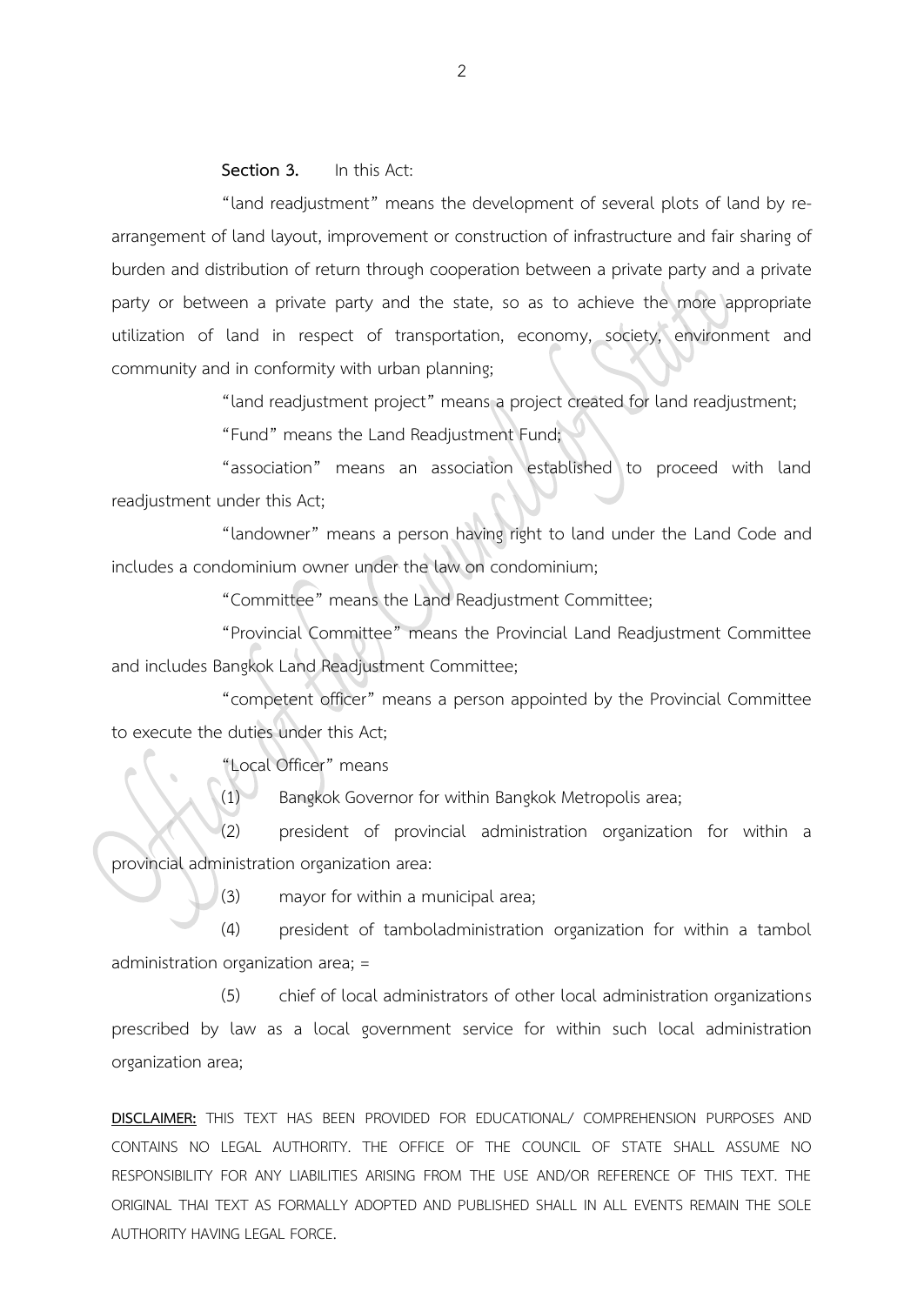"Minister" means the Minister in charge of the enforcement of this Act.

**Section 4.** The Minister of Interior shall be in charge of the enforcement of this Act and shall have the power to issue ministerial regulations and notifications for the implementation of this Act.

Such ministerial regulations and notifications shall come into force upon their publication in the Government Gazette.

# **CHAPTER I LAND READJUSTMENT COMMITTEE**

**Section 5.** There shall be the Land Readjustment Committee, comprising:

- (1) Minister of Interior, as Chairman;
- (2) Permanent Secretary for Interior, as Vice-Chairman;

(3) Permanent Secretary for Finance, Permanent Secretary for Agriculture and Cooperatives, Permanent Secretary for Transport, Permanent Secretary for Natural Resources and Environment, Permanent Secretary for Industry, Attorney-General, Director of the Bureau of the Budget, Secretary-General of the National Economic and Social Development Board, Director-General of the Department of Lands, Director-General of the Treasury Department, Director-General of the Department of Local Administration, Secretary-General of the Agricultural Land Reform Office and Governor of the National Housing Authority, as members, and Director-General of the Department of Public Works and Town & Country Planning, as member and the secretary;

 $(4)$  representative of the Lawyers Council of Thailand, Architect Council of Thailand, Council of Engineers, Board of Trade of Thailand and of the Federation of Thai Industries, as members;

(5) fourland readjustment experts appointed by the Council of Ministers, as members.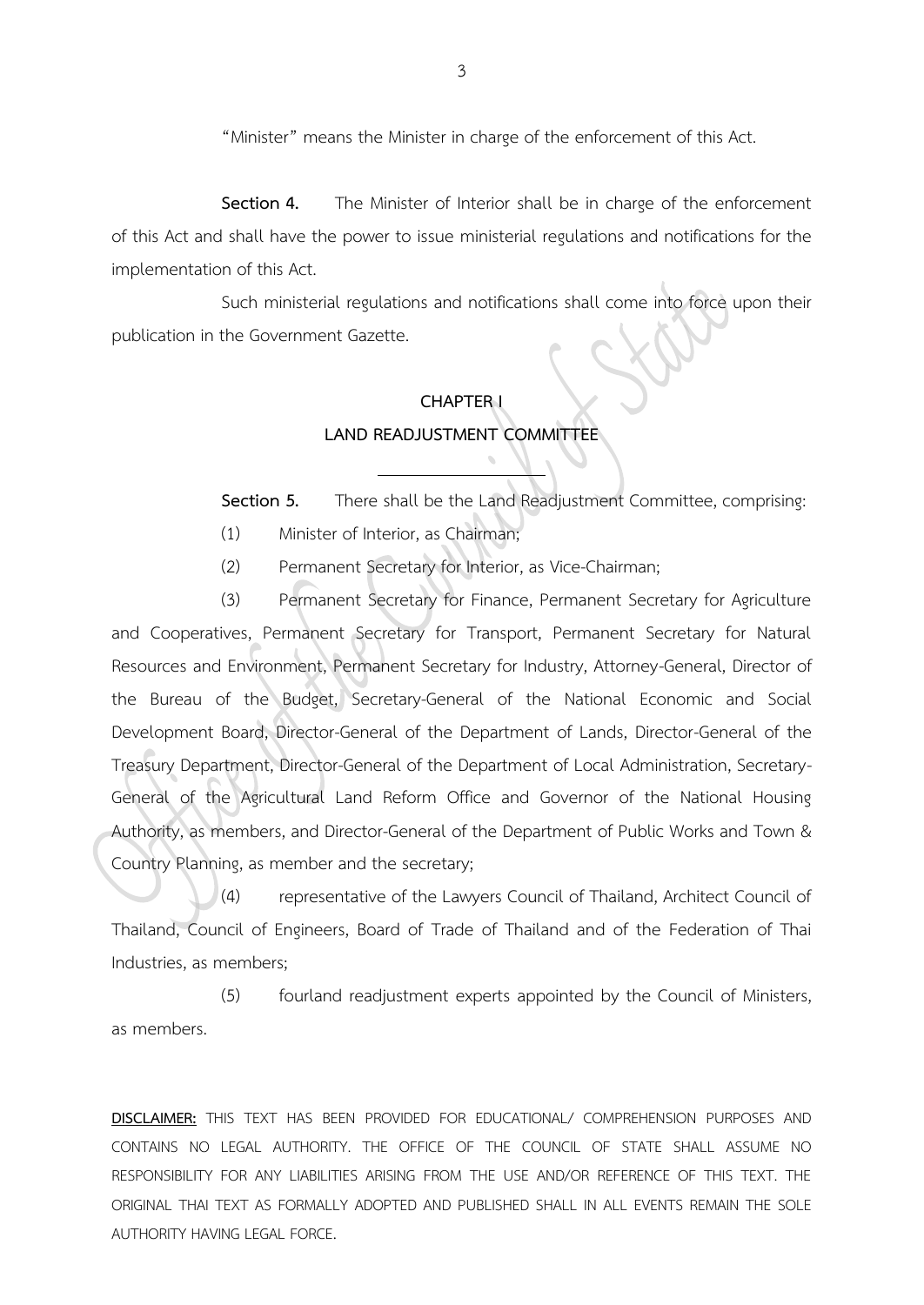In appointing members under (5), the members under (1), (2), (3) and (4) shall jointly conduct selection pursuant to the rules and procedure prescribed by the Council of Ministers.

**Section 6.** The Committee shall have the powers and duties to:

(1) stipulatesignificant policy, goal and measures concerning land readjustment:

(2) give approval for the master plan and target area of land readjustment as proposed by the Provincial Committee;

(3) set standard of land readjustment;

(4) issue regulations concerning rules and procedure for application for land readjustment and approval for a project of the Provincial Committee;

(5) prescribe rules and procedure concerning selection of expert members under Section 11 and Section 12;

(6) issue regulations concerning subsidies or loans to government agencies, local administration organizations, state organizations and state enterprises in constructing or improving public utilities or public facilities supporting land readjustment;

(7) issue regulations concerning allocation of money from the Fund for borrowing by a land readjustment project operator or to support a land readjustment project;

(8) issue regulations concerning consideration of compensation, damages or other expenses in proceeding with land readjustment that requires advances from the Fund;

(9) determine the qualifications and number of experts on property appraisal and rules for property appraisal in proceeding with a land readjustment project;

(10) prescribe rules concerning receipts, expenditures, keeping and seeking returns of the Fund money;

(11) issue regulations concerning use of state land, provision of other land to replace state land and expropriation of land in a land readjustment area;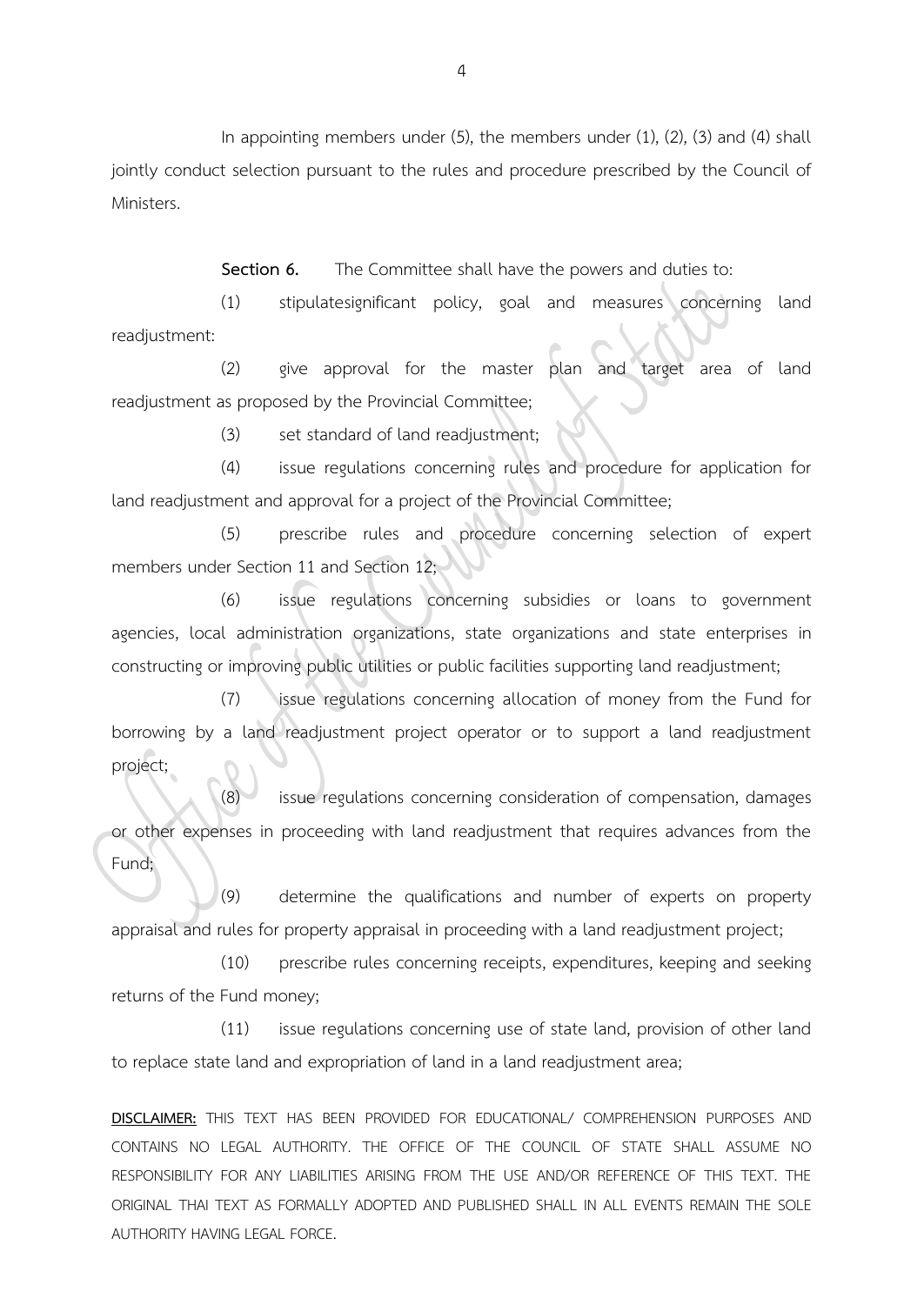(12) issue regulations concerning registration of associations and examination of operation of associations;

(13) render decision on a land readjustment problem pursuant to a petition or appeal of a landowner or person having an interest in land in a land readjustment project;

(14) provide opinion or advice to the Council of Ministers concerning land readjustment;

(15) perform other acts concerning land readjustment to implement this Act.

In performing duties under this Section, the Committee may authorize the Department of Public Works and Town & Country Planning to act or prepare a proposal to the Committee for considering proceeding further;

**Section 7.** Expert members under Section 5 (5) shall hold office for a term of two years each.

In case of appointment of an expert member to replace a vacant position, the person appointed shall retain office for the duration of the unexpired term of the members already appointed.

A member whose term has expired may be reappointed for no more than two consecutive terms.

**Section 8.** Apart from retirement upon the expiration of the term of office under paragraph one of Section 7, an expert member under Section 5 (5) shall vacate office upon:

- (1) death;
- (2) resignation;

(3) removal by the Council of Ministers due to faulty or dishonest performance or deficiency in ability;

(4) becoming a bankrupt;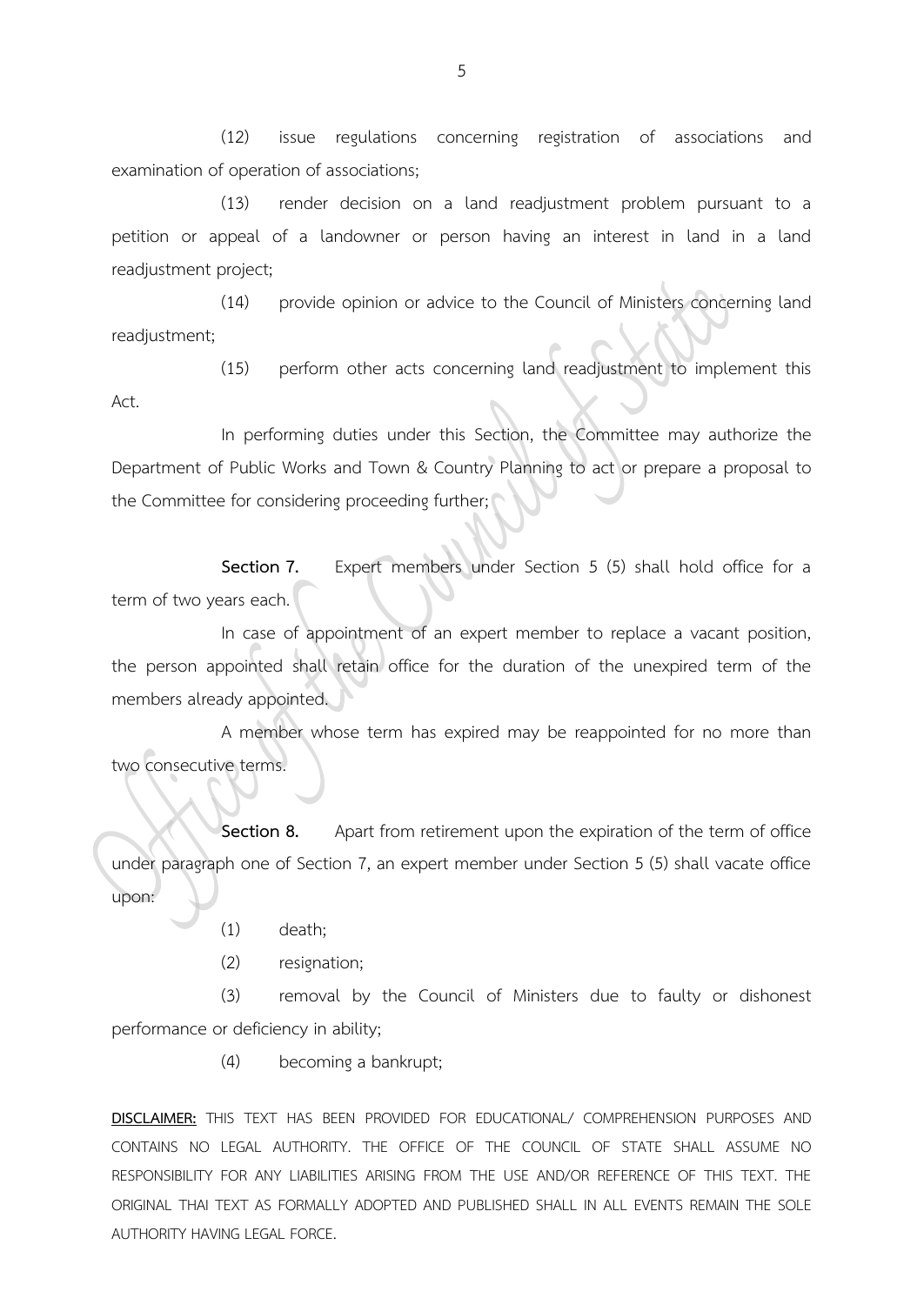(6) having been imprisoned by a final court judgment, unless the offence is related to an act of negligence or a petty offence.

**Section 9.** At least half of the total number of members shall form a quorum for their meeting.

If the Chairman is not present at the meeting or cannot perform his duties, the Vice-Chairman shall preside over the meeting. If the Vice-Chairman is not present or cannot perform his duties, the members present shall elect a member to be the chairman of the meeting.

Decisions at the meeting require a majority of votes. Each member shall have one vote. In the event of a tie, the chairman of the meeting shall cast an additional vote as the deciding vote.

Any member who has a personal interest in any matter may not attend the meeting to consider and vote on that matter.

**Section 10.** The Committee shall have the power to appoint subcommittees to conduct consideration, study, research or to perform any act as assigned by the Committee and Section 9 shall apply to meetings of the sub-committees*mutatis mutandis*.

#### **CHAPTER II**

#### **PROVINCIAL LAND READJUSTMENT COMMITTEE**

**Section 11.** There shall be the Provincial Land Readjustment Committee, comprising

(1) Provincial Governor, as Chairman;

(2) Deputy Provincial Governor assigned by the Provincial Governor, as

Vice-Chairman;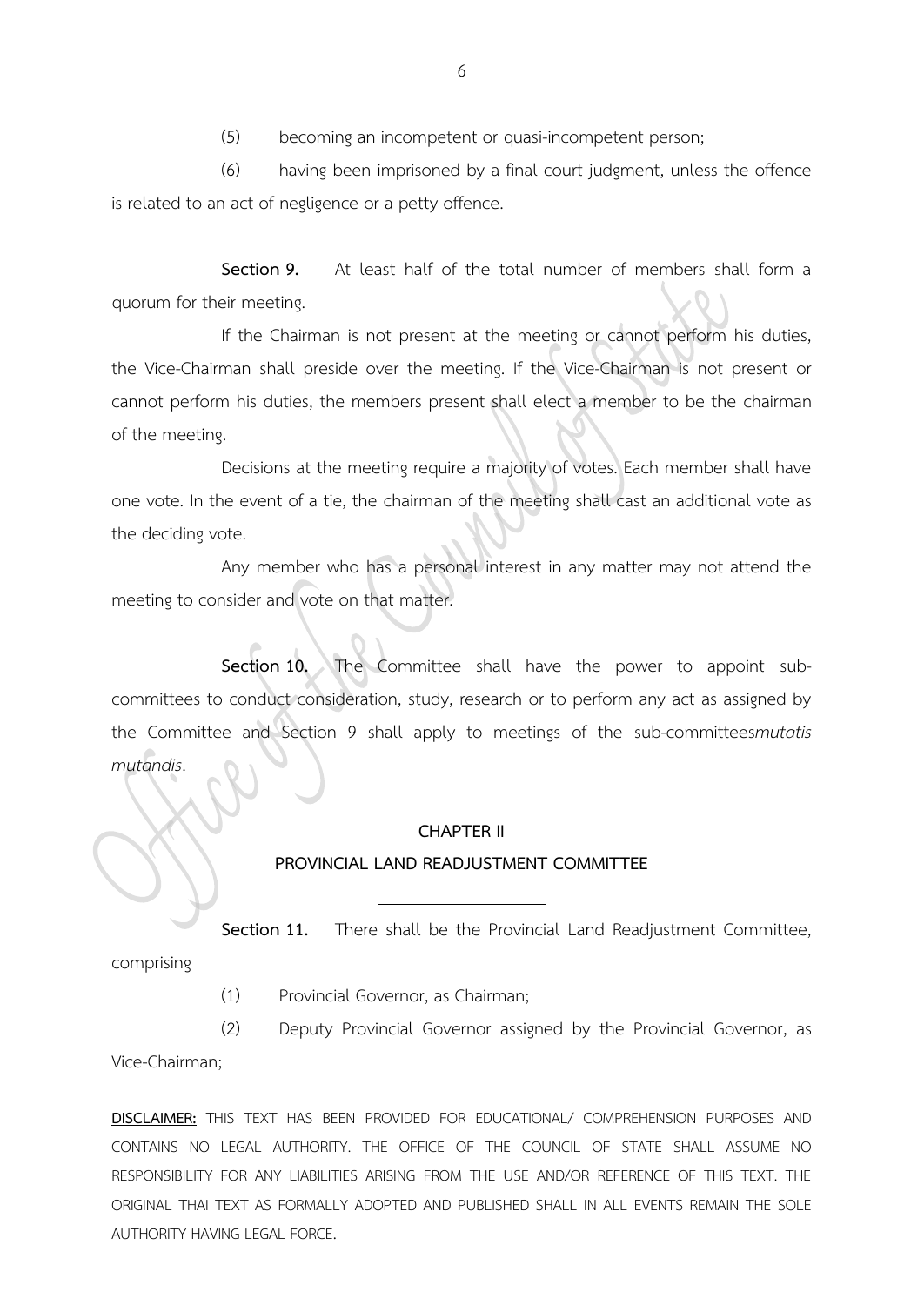(3) Chief of Provincial Agriculture and Cooperatives Office, Provincial Land Officer, Chief of Area Treasury Office, Chief of Provincial Industry Office, Chief of Provincial Natural Resources and Environment Office, Provincial Chief Public Prosecutor who is chief of Provincial Public Prosecutor Office, representative of the Department of Highways, representative of the National Housing Authority and representative of the provincial administration organization, as members, and Chief of Provincial Public Works and Town & Country Planning Office, as member and the secretary;

(4) representative of the Lawyers Council of Thailand, representative of Provincial Chamber of Commerce and representative of Provincial Federation of Thai Industries or, in case any province has no Provincial Federation of Thai Industries, representative of the Federation of Thai Industries, as members;

(5) three land readjustment experts appointed by the Provincial Governor, as members.

In appointing members under (5), the members under (1), (2), (3) and (4) shall jointly conduct selection pursuant to the rules and procedure prescribed by the Committee.

In case of proceeding with a land readjustment project in an area where there is the Provincial Land Reform Office or any local administration organization, Chief of Provincial Land Reform Office or the Local Officer of that locality shall also be a member.

In case of proceeding with a land readjustment project in any province overlapping the area of another province, the Local Officer of the overlapping locality shall also be a member.

**Section 12.** There shall be the Bangkok Land Readjustment Committee, comprising

(1) Bangkok Governor, as Chairman;

(2) Permanent Secretary for the Bangkok Metropolitan Administration, as Vice-Chairman;

(3) representative of the Office of the Attorney-General, the Office of the National Economic and Social Development Board, the Department of Lands, the Treasury

**DISCLAIMER:** THIS TEXT HAS BEEN PROVIDED FOR EDUCATIONAL/ COMPREHENSION PURPOSES AND CONTAINS NO LEGAL AUTHORITY. THE OFFICE OF THE COUNCIL OF STATE SHALL ASSUME NO RESPONSIBILITY FOR ANY LIABILITIES ARISING FROM THE USE AND/OR REFERENCE OF THIS TEXT. THE ORIGINAL THAI TEXT AS FORMALLY ADOPTED AND PUBLISHED SHALL IN ALL EVENTS REMAIN THE SOLE AUTHORITY HAVING LEGAL FORCE.

7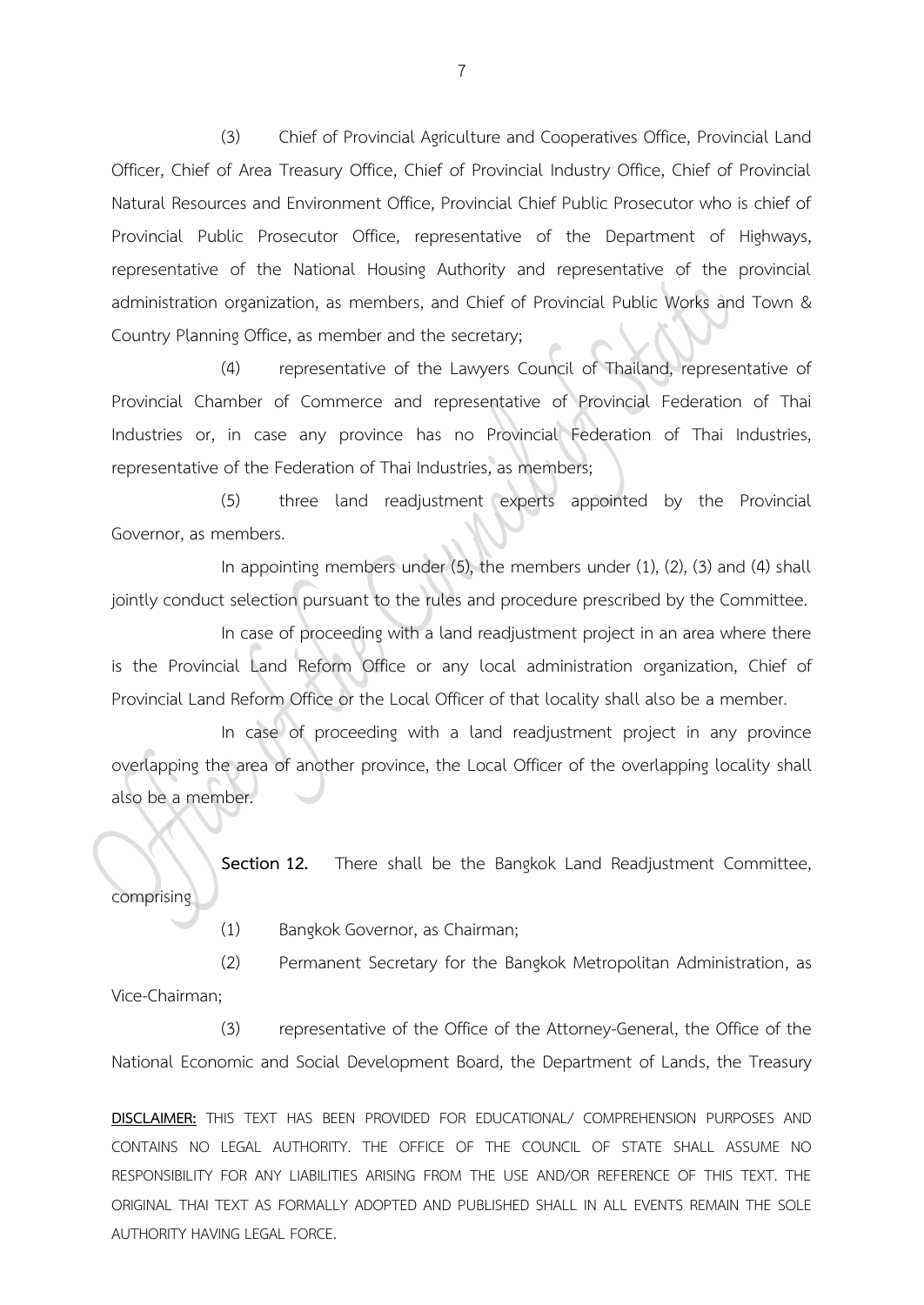Department, the Department of Public Works and Town & Country Planning, Office of Transport and Traffic Policy and Planning, Office of Natural Resources and Environmental Policy and Planning, National Housing Authority, Metropolitan Waterworks Authority and of Metropolitan Electricity Authority, as members, and Director of the Department of City Planning, Bangkok Metropolitan Administration, as member and the secretary;

(4) representative of the Lawyers Council of Thailand, the Board of Trade of Thailand and of the Federation of Thai Industries, as members;

(5) three land readjustment experts appointed by Bangkok Governor, as members;

In appointing members under (5), the members under (1), (2), (3) and (4) shall jointly conduct selection pursuant to the rules and procedure prescribed by the Committee.

In case of proceeding with a land readjustment project in Bangkok Metropolis area overlapping the area of any local administration organization, the Local Officer of that locality shall also be a member.

**Section 13.** The Provincial Committee shall have the powers and duties to: (1) give approval for establishment of associations and supervise the operation of associations;

(2) prescribe measures and guideline for promotion and support of land readjustment;

(3) propose the master plan and target area of land readjustment of the province to the Committee for approval;

(4) appoint the association inspector and competent officers;

(5) coordinate a land readjustment project with the local main project;

(6) approve a land readjustment project proceeded within the province;

(7) propose opinion to the Fund Management Board concerning request for financial support from the Fund money;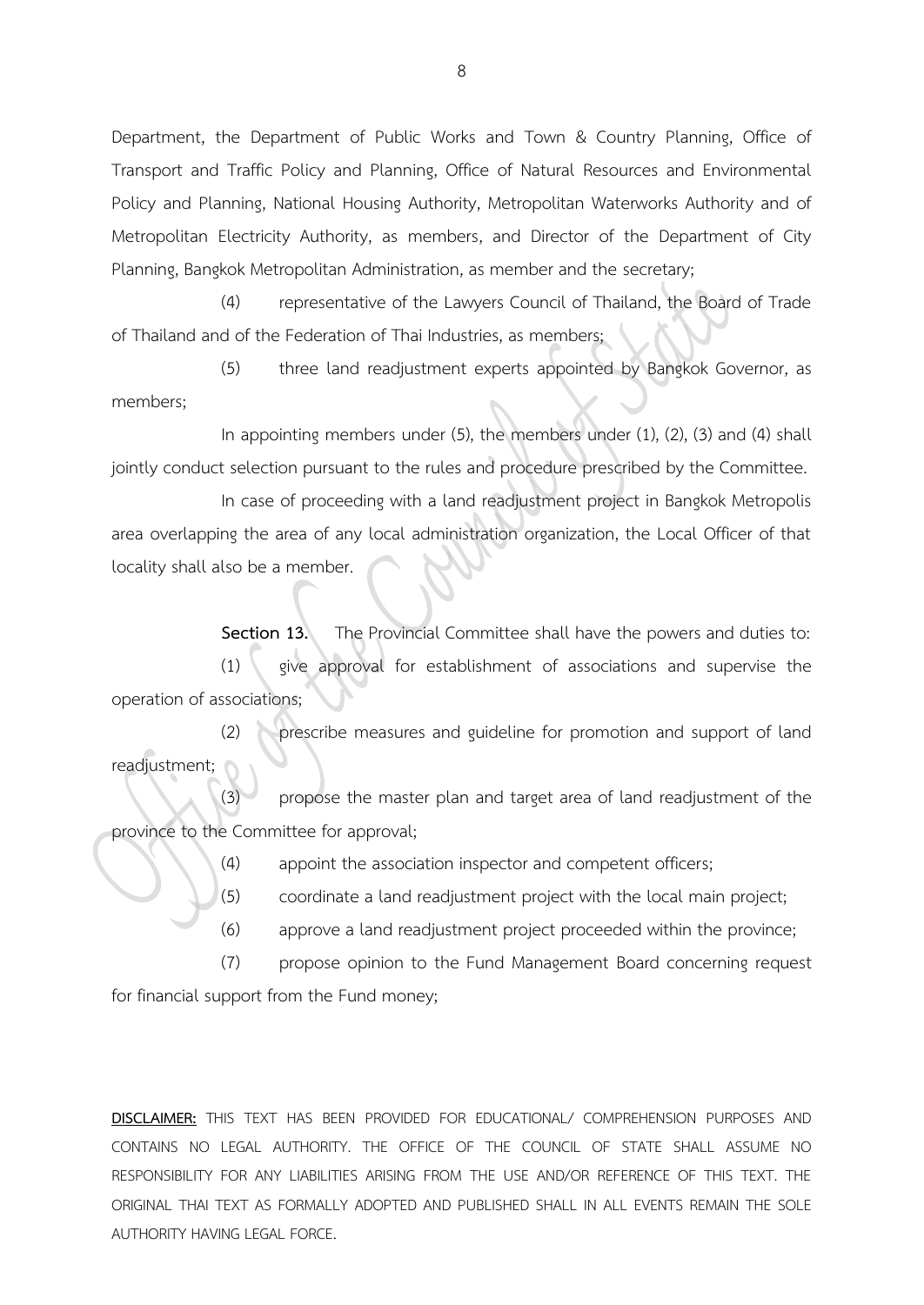(8) propose opinion to the Committee concerning use of state land, provision of land to replace state land and expropriation of land in a land readjustment project area;

(9) consider fixing compensation or damages pursuant to the rules and procedure prescribed by the Committee;

(10) perform other acts concerning land readjustment to implement this

Act.

An association inspector under (4) shall be appointed from a civil servant or official in other state agency, in accordance with the rules and procedure prescribed by the Committee;

**Section 14.** The provisions of Section 7, Section 8, Section 9 and Section 10 shall apply to the Provincial Committee *mutatis mutandis*.

# **CHAPTER III**

## **LAND READJUSTMENT ASSOCIATION**

**Section 15.** A land readjustment association may be established only by virtue of the provisions of this Act and shall have the main objective to proceed with a land readjustment project.

**Section 16.** In applying for registration of an association, the landowners who are to become members of the association shall elect not less than three persons as association promoters to file an application for registration with the Provincial Committee together with the following relevant documents:

(1) list of persons who are to become the association's members and the amount of lands of such persons and the amount of land to be readjusted pursuant to the rules prescribed by the Committee;

(2) two draft articles of association;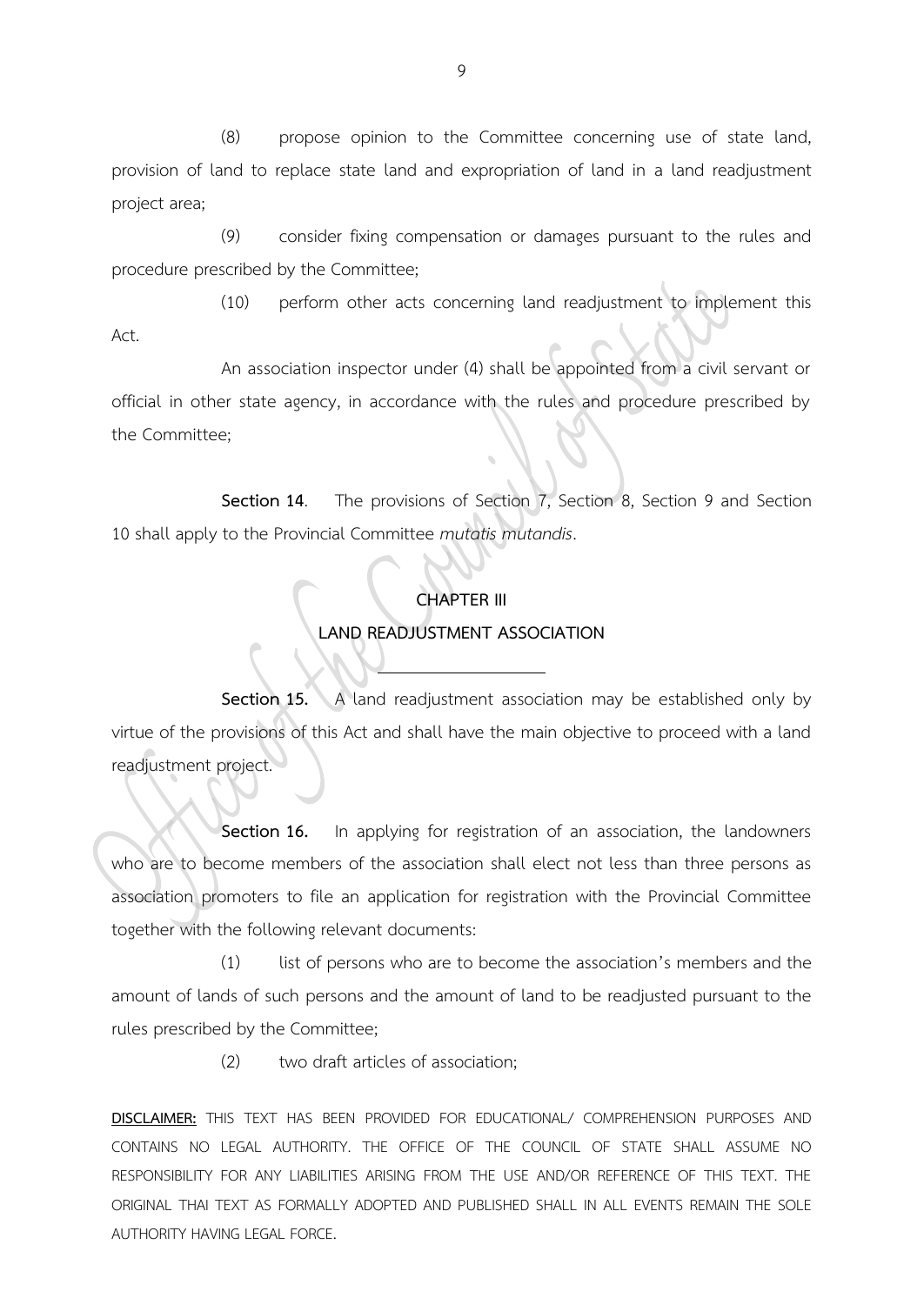(3) other documents required by the Provincial Committee;

**Section 17.** The Provincial Committee shall have the powers and duties toeffectregistration and shall have the power to issue written order to concerned persons to explain facts or to submit documents in support of the consideration concerning association registration.

**Section 18.** The articles of association must have at least the following particulars:

(1) name of the association;

(2) objectives of the association;

(3) address;

(4) qualifications of members, members admission procedure and termination of membership;

(5) admission and membership fees;

(6) requirements concerning operation, accounting and finance of the association;

(7) requirements concerning its general meeting;

(8) requirements concerning its board of directors, i.e. number of directors, election, holding of office, vacation from office and meeting of the board of directors;

 $(9)$  requirements concerning appointment, holding of office, vacation from office, powers, duties and responsibilities of the manager;

(10) amendment to the articles of association and dissolution of the association.

**Section 19.** The Provincial Committee shall consider the application for registration and draft articles of association. If the application is considered proper under Section 16 and draft articles of association proper under Section 18, the Provincial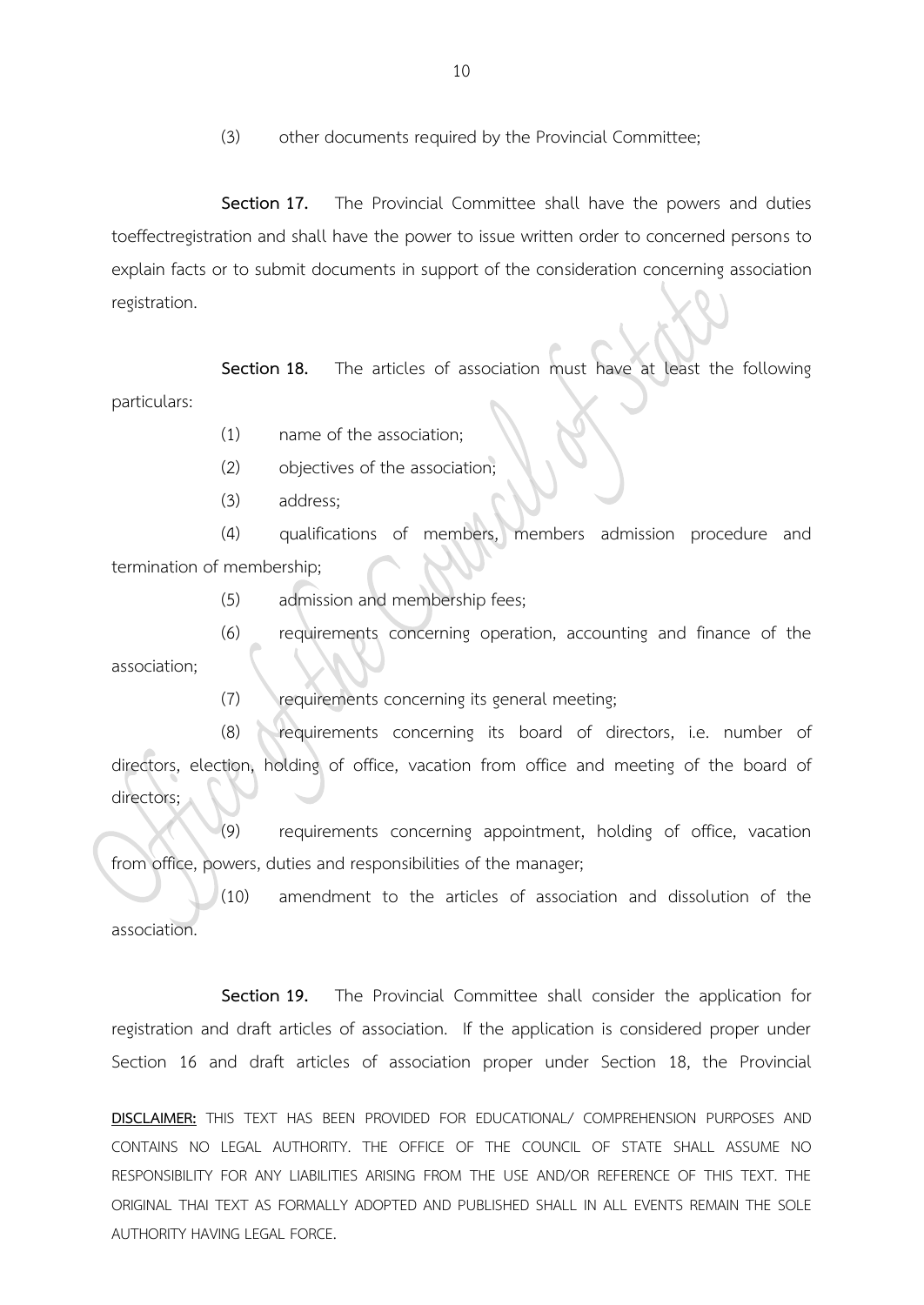Committee shall effectregistration of the association and issue a certificate of registration to such association and the registration of the association shall be announced in the Government Gazette.

Where the Provincial Committee refuses to effect registration of the association, an order together with reasons therefor shall be notified in writing to the applicant without delay. The applicant shall be entitled to appeal in writingto the Committee against the refusal order, which shall be submitted to the Provincial Committee within 30 days from the date of receipt of the refusal order.

The Committee shall render decision on the appeal and notify its decision together with reasons therefor to the appellant and the Provincial Committee without delay. The decision of the Committee shall be final.

Establishment of an association shall become effective upon its announcement in the Government Gazette.

**Section 20.** A registered association shall be a juristic person, and the persons who sign to register the association and persons whose names appear in the list under Section 16 (1) shall be deemed to become members of the association from the date of establishment of the association.

Where landowners or other persons additionally apply for membership of the association after establishment of the association, they shall be deemed to be a member upon payment of admission fee and membership fee under Section 18 (5), and the association shall notify the same in writing to the Provincial Committee.

**Section 21.** The promoters of the association shall hold the first ordinary general meeting within 30 days from the date of establishment of the association to elect its board of directors and to assign all businesses to the board of directors.

The next ordinary general meeting shall be called by the board of directors of the association at least once a year within 90 days from the end of that association's fiscal year.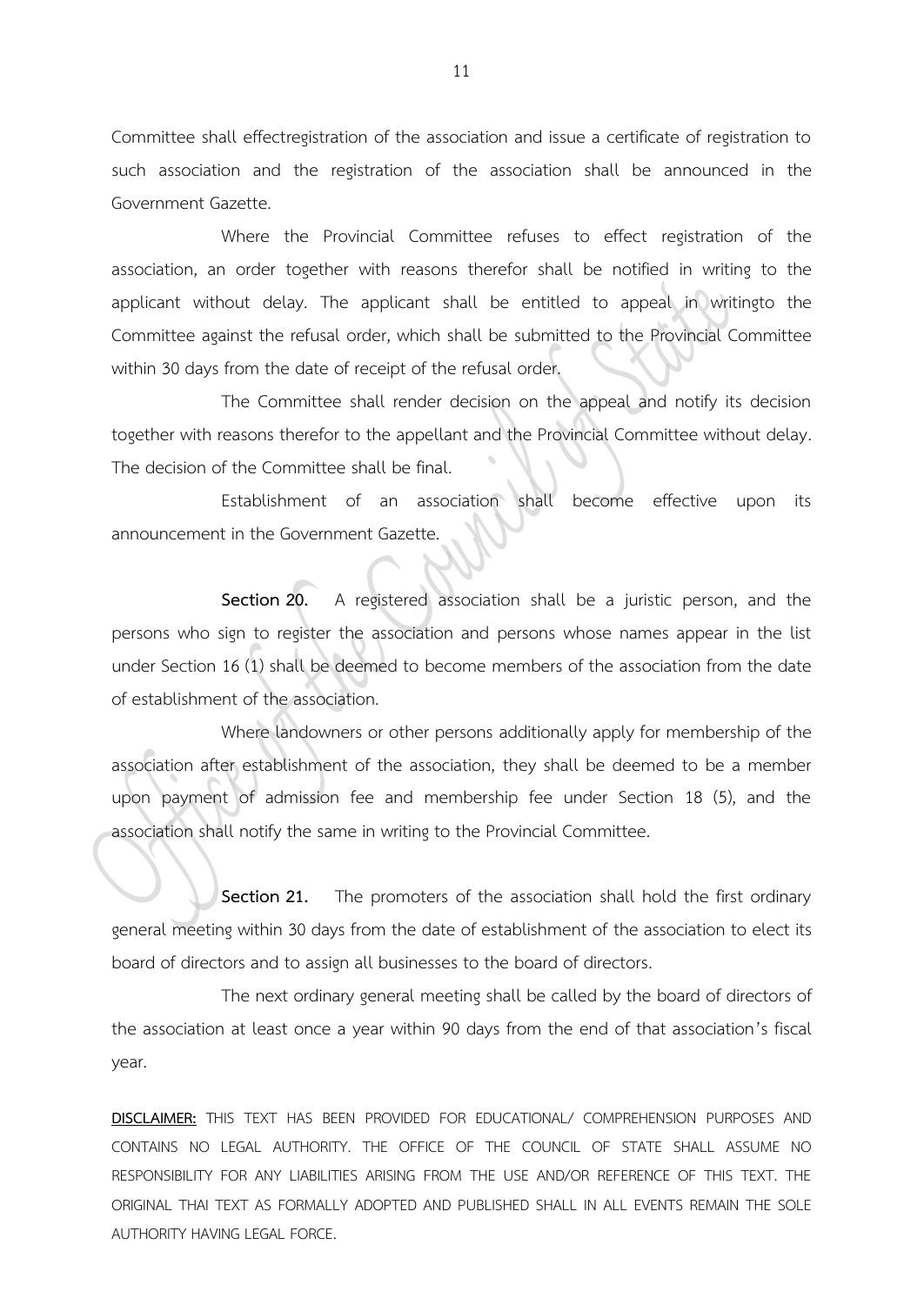**Section 22.** There shall be a board of directors of the association comprising directors elected by the general meeting from the members,to operate the association and to be representative of the association in affairs involving third parties. For this purpose, the board of directors may assign one or several directors to act on its behalf.

**Section 23.** The association shall report its operation, balance sheet and receipt-expenditure account certified by an auditor, to the Provincial Committee within 90 days from the end of its fiscal period, and shall openly announce such report to its members.

**Section 24.** The association inspector shall have the duty to audit the operation and finance of the association as required by the Provincial Committee and shall submit an audit report to the Provincial Committee.

**Section 25**. The Provincial Committee or association inspector shall have the power to issue written order requiring the association's board of directors, employees or members to explain facts concerning its operation or to submit documents concerning its operation or its minutes of meeting.

**Section 26.** In order to implement this Act, the Provincial Committee or association inspector shall have the power to enter the association's office during its office hours to conduct examination, and the persons concerned shall provide reasonable convenience, assistance or explanation to the person conducting examination.

**Section 27.** Where a director of the association, its manager or employee causes damage to the association, and if the association does not file a complaint or lawsuit, the Provincial Committee may order the association inspector to file a complaint or lawsuit instead, whereby the public prosecutor may be requested to represent it.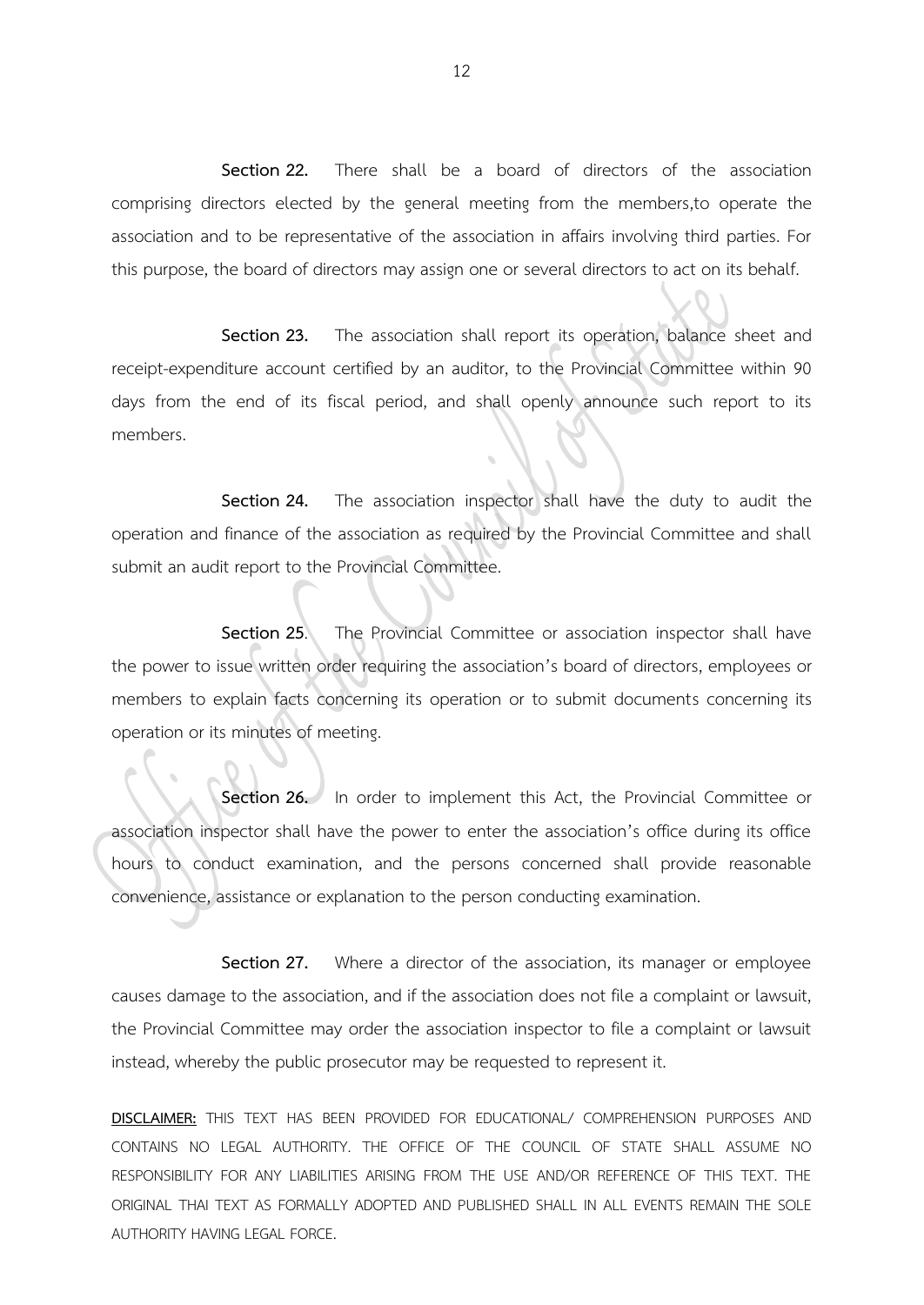If the steps taken under paragraph one incur expenses, they shall be advanced from the Fund money.

The association shall reimburse the expenses incurred in filing complaint, lawsuit or representation, to the Fund or the public prosecutor, as the case may be.

**Section 28.** If the general meeting of the association adopts a resolution that violates law or its articles, the Provincial Committee shall have the power to order revocation of such resolution.

**Section 29**. Where the board of directors of the association improperly performs its duties, which is prejudicial to the interest of the association or its members, or where the association is faulty concerning its finance or accounting pursuant to the report under Section 23 or concerning its operation or finance pursuant to the audit report under Section 24, the Provincial Committee shall notify the board of directors in writing to proceed with corrections pursuant to the procedure prescribed by the Provincial Committee and shall notify the association's members of the same.

The board of directors shall complete corrections within 30 days from the date of being so notified.If no correctionsare completed within the said period without reasonable grounds,the Provincial Committee may order that:

(1) the whole board of directors shall vacate office or any director involvedwith the matter shall vacate office;

 $(2)$  part of the practice that causes fault or prejudice to the interest of the association or its members shall be stopped;

(3) theoperation shall be stopped temporarily to take steps to complete correctionsof such fault pursuant to the procedure and within the period determined by the Provincial Committee.

**Section 30.** Where the Provincial Committee orders the whole board of directors of the association to vacate office or certain director to vacate office under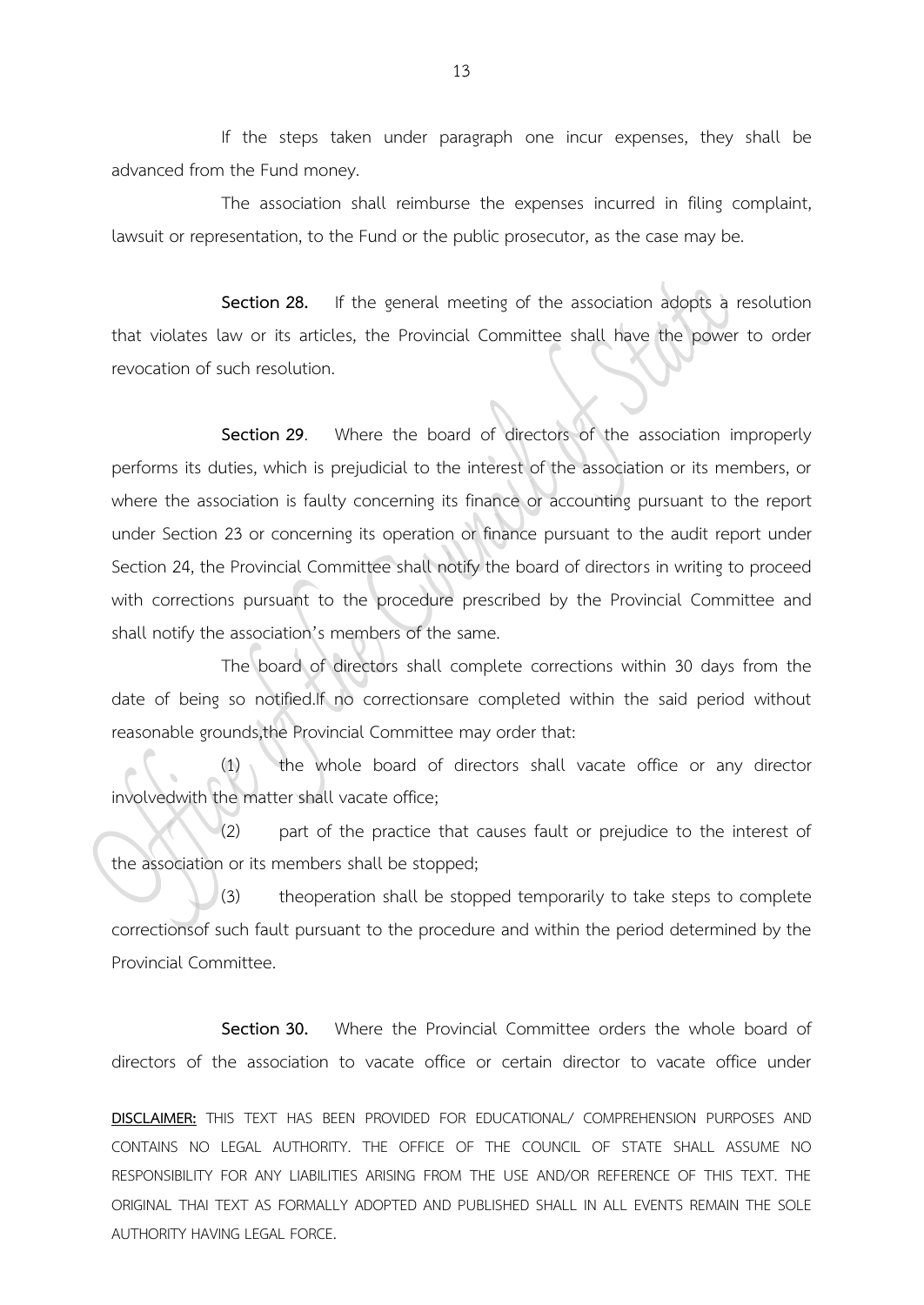paragraph two (1) of Section 29, the Provincial Committee shall appoint a board of directors of the association or a new director instead temporarily, as the case may be, in accordance with the rules and procedure provided in ministerial regulations.

**Section 31.** An association shall be dissolved upon any of the following events:

(1) Dissolution pursuant to its articles of association;

(2) The general meeting of the association adopts a resolution of dissolution by at least three-fourths of the votes of all its members;

(3) The association becomes bankrupt;

(4) The Provincial Committee orders its dissolution under Section 32.

Dissolution under (2) requires the approval of the creditors and of the Provincial Committee pursuant to the rules and procedure provided in ministerial regulations.

**Section 32.** The Provincial Committee shall have the power to order dissolution of an association when it appears that

(1) the association does not commence its operation within one year from the date of its establishment or stops its operation continuously for one year or more; or

the operation of the association violates law or public good morals or may be dangerous to public peace or national security.

**Section 33.** Liquidation of an association shall be governed *mutatis mutandis*by the provisions of the Civil and Commercial Code regarding liquidation for dissolution of partnerships and companies.

The assets of the association remaining from payment of debts shall be distributed to its members pursuant to the rules and procedure provided in its articles. If there are remaining assets, they shall become the property of the Fund.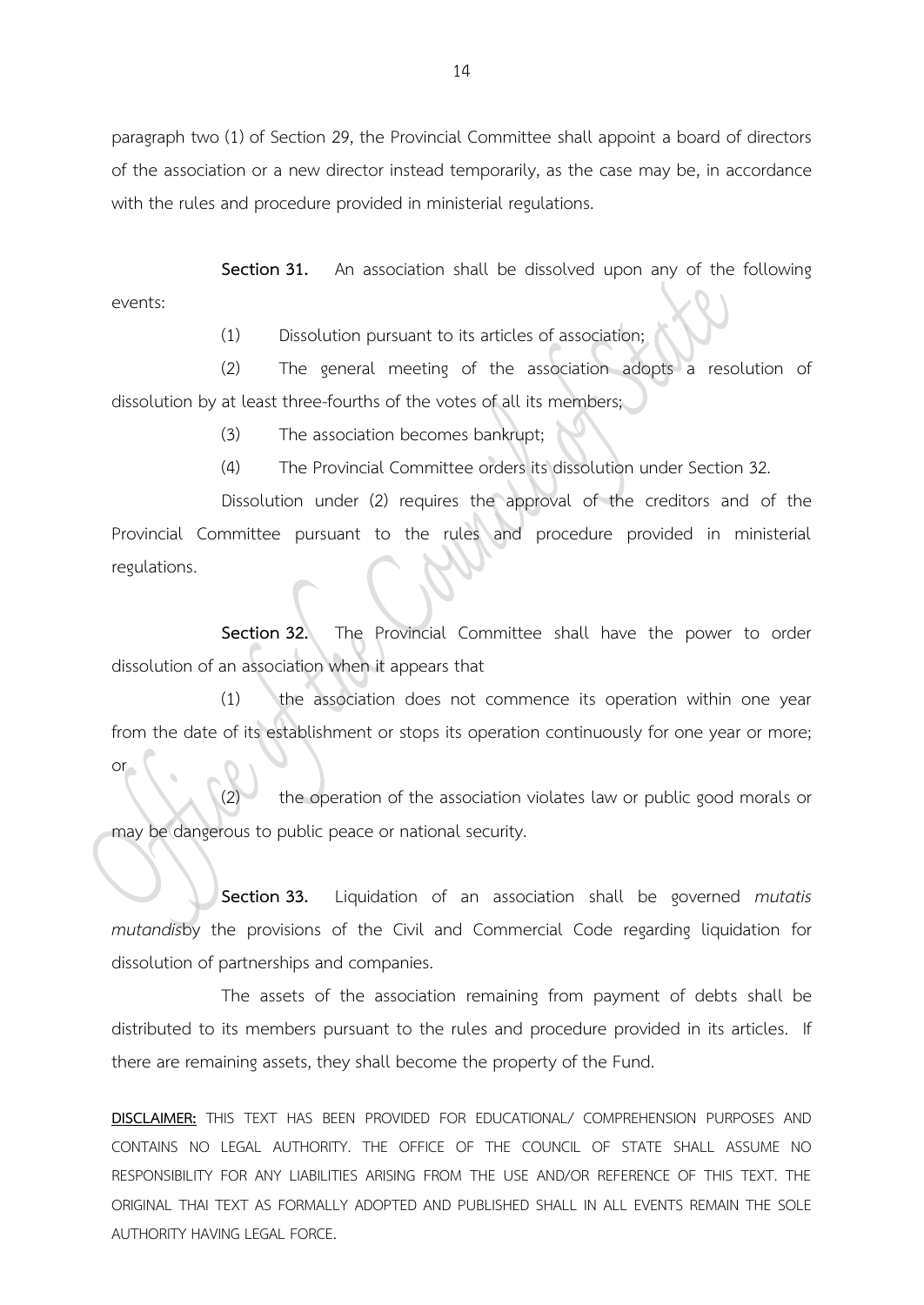**Section 34.** The Provincial Committee shall announce the dissolution of the association in the Government Gazette.

#### **CHAPTER IV**

## **GENERAL PROVISIONS CONCERNING LAND READJUSTMENT**

**Section 35.** Persons who may proceed with land readjustment are as follows:

(1) associations;

(2) Department of Public Worksand Town & Country Planning, National Housing Authority and local administration organizations;

(3) stateorganizations or any other juristic persons established by the state for the purposes of land readjustment;

(4) any other state organizations as provided in ministerial regulations.

The organizations under (2) shall proceed with land readjustment pursuant to the master plan and target area of land readjustment of the province.

**Section 36.** In preparing a land readjustment project for submitting for approval under Section 41, the project initiator shall continuously hold meetings of the landowners to discuss and hear their opinions for improvement of the project, and shall collect and clearly show letters of consent of the willing landowners on the form prescribed by the Committee.

In submitting a land readjustment project for approval under Section 41, letters of consent of landowners in the project shall be produced in support of the application, which must be not less than two-thirds of all landowners and they must own a total of not less than two-thirds of the amount of land in that area.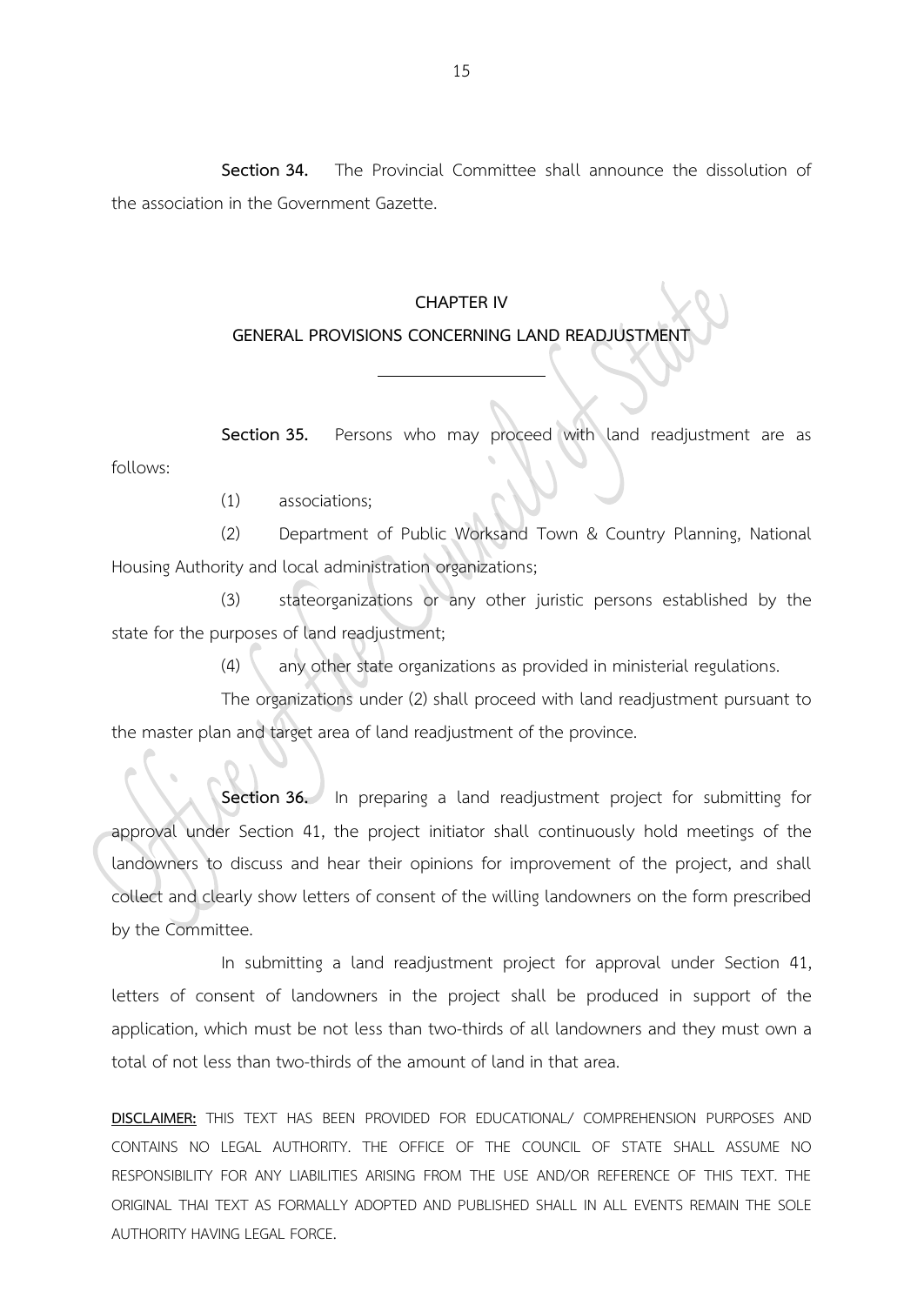In case of a condominium, only the land on which the condominium is located shall be calculated together with the land for common use or benefit of all condominium unit owners, and in counting of votes between such condominium and other landowners within the land readjustment project, such condominium shall be deemed one landowner, whereby the manager of the condominium juristic person shall vote pursuant to the resolution of the co-owners in case such condominium has been registered as a condominium juristic person.

**Section 37.** The land readjustment must be in conformity with the urban planning principle or the town plan under the law on town planning, as the case may be, and shall be proceeded to create things to benefit the public as appropriate to the condition of the community and future urban development.

**Section 38.** A landowner in a land readjustment area shall have right to the land re-allocated under the land readjustment project in the same manner as right to hisoriginal land and shall be exempt from all fees in the registration thereof.

The provisions of paragraph one shall apply to an immovable property owner in a land readjustment area *mutatis mutandis*.

**Section 39.** The land readjustment under this Act shall not be subject to the law on land allocation.

**Section 40.** Land readjustment on land intended for religious purposes under the Land Code requires the approval of the person looking after such religious land and the provisions of Section 36 shall not apply.

Land readjustment on land that belongs to a temple, is a temple ground or common church property shall be proceeded under the law on the clergy.

#### **CHAPTER V**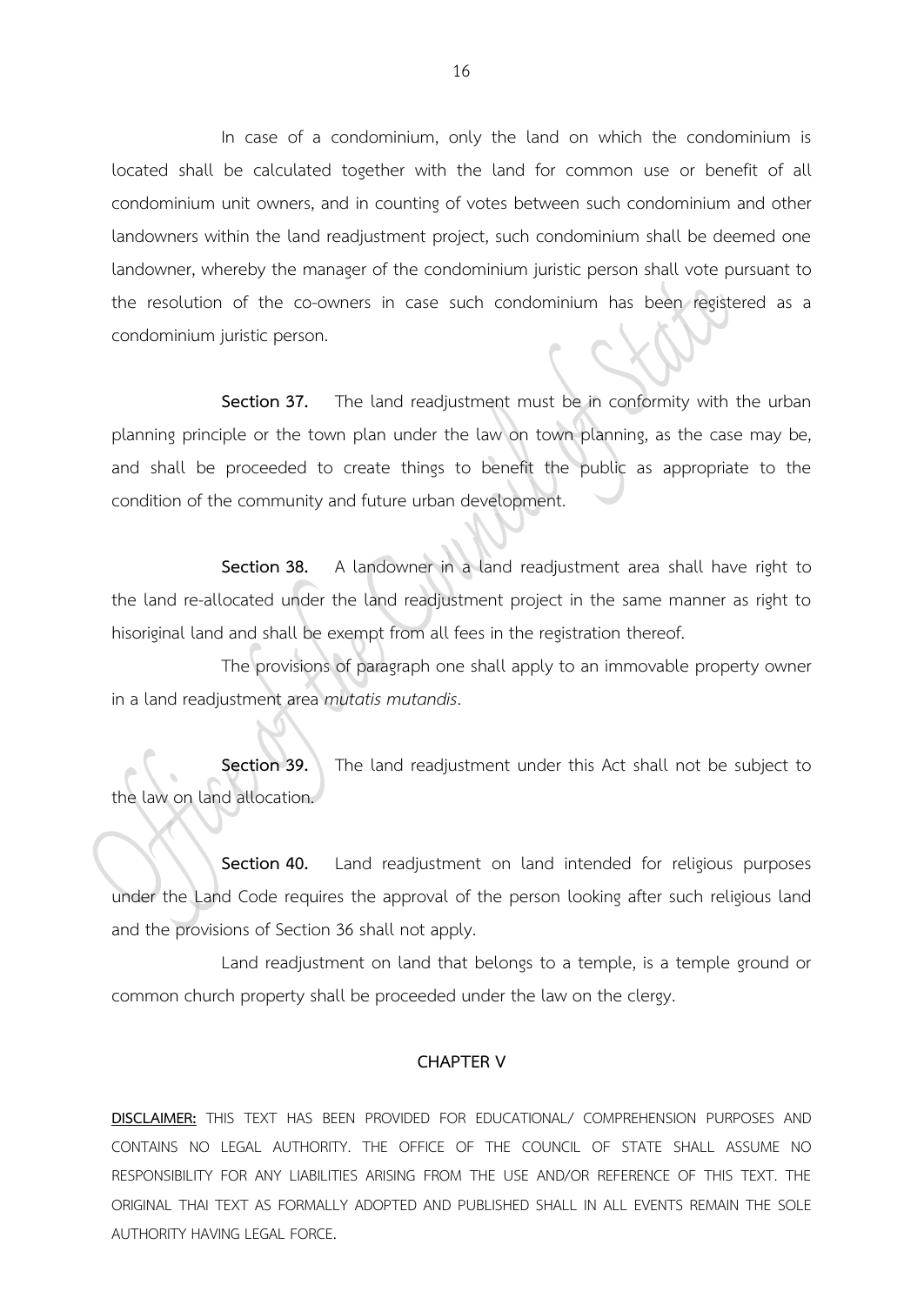#### **SUBMISSION OF LAND READJUSTMENT PROJECT**

**Section 41.** A person who is to proceed with land readjustment must submit the land readjustment project to the Provincial Committee first, and may so proceed upon approval of the Provincial Committee.

Submission of a land readjustment project shall be made in accordance with the rules, procedure and conditions prescribed by the Committee in anotification published in the Government Gazette. The details of the project must at least comprise:

- (1) project name;
- (2) project operator name;
- (3) project office address;
- (4) steps and period of operation;

(5) land readjustment master plan showing the area to implement land readjustment, which must at least show the map of roads, public utilities and public facilities, and details of lands of persons agreeing and disagreeing to the land readjustment;

(6) obligations of other persons having an interest in the land for which an application is filed;

(7) financial and expenses plan for proceeding with the land readjustment project;

(8) other particulars as prescribed by the Committee.

For a land readjustment project in any area, if there is land or other immovable properties to be allocated for sale or state land or immovable properties needed to be used and the area provided as replacement, and demolition or removal of things made as public utilities or public facilities, these shall also be included as details of the project.

**Section 42.** For the purposes of completion of preparation of the land readjustment project under Section 41 or for the purposes of implementation of the land readjustment project, upon an application for survey being filed by the applicant for land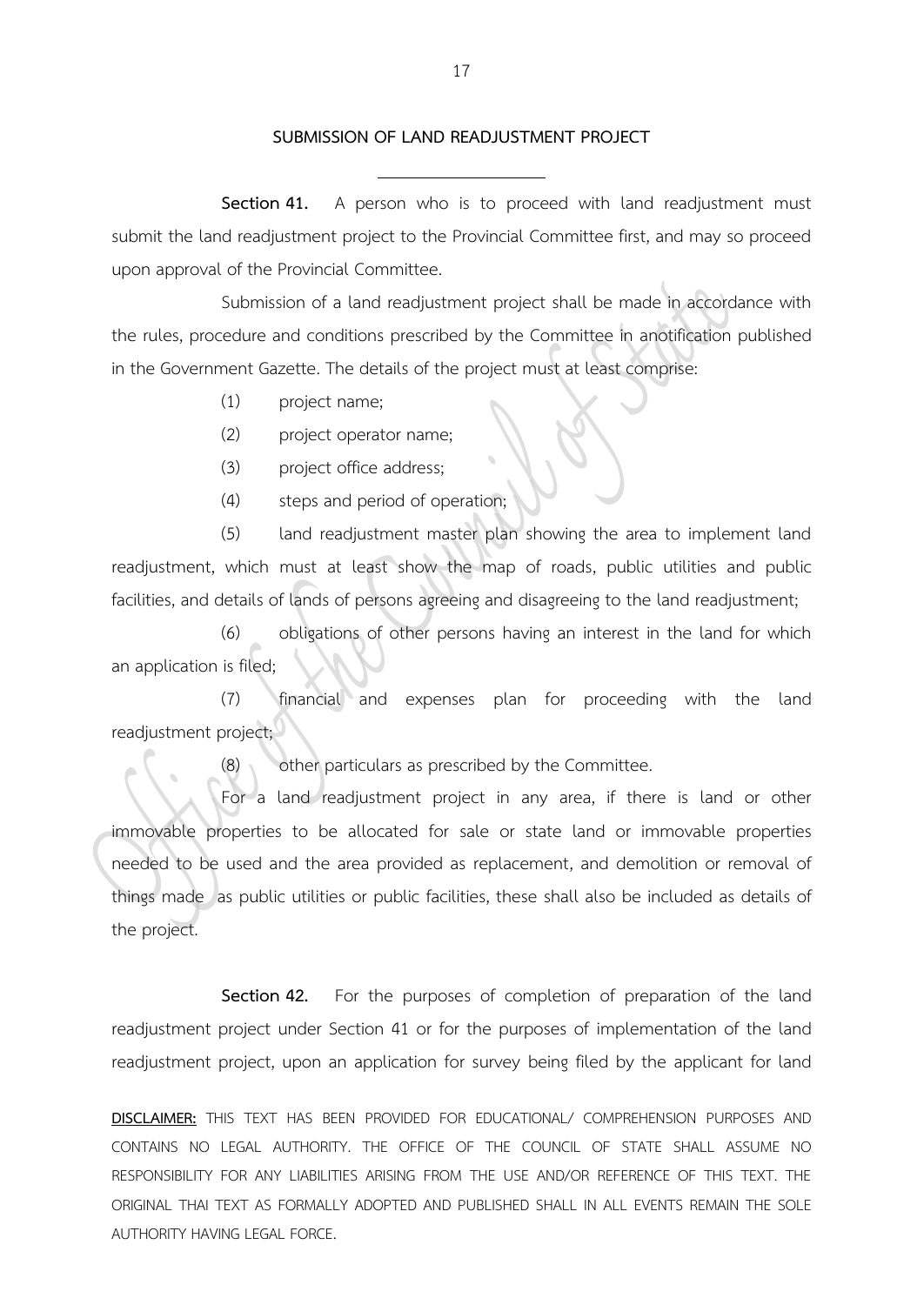readjustment, the Provincial Committee shall have the power to make an announcement designating the area to be surveyed for the purposes of the land readjustment project, and the announcement shall be posted openly at the office of the local administration organization in the area and in a conspicuous place in the area to be surveyed, at least 15 days before commencement of survey.The announcement shall be kept until completion of survey by dating on such announcement the date of posting the announcement. The person submitting the land readjustment project shall bear the expenses incurred in the announcement.

Within the area ofthe survey announcement under paragraph one, the competent officer and person performing work jointly with such person shall have the power to:

(1) enterthe place to do any acts necessary for the survey;

(2) mark the level, scope or boundaries by planting posts or digging furrows or, where necessary, install mapping controls on the land of any person;

(3) dig the ground, cut off roots, branches and to do other acts against things obstructing the survey as necessary.

Steps to be taken under paragraph two in a building or residence must be notified to the owner or possessor at least seven days in advance and shall take into account of causing the leastdamage to the immovable property owner or possessor, provided that this shall not prejudice the right of the injured person to receive compensation.

The person filing the application for survey shall bear the expenses and compensation arising from the survey. In case of inability to agree on the expenses and compensation, it shall be forwarded for consideration by the Provincial Committee pursuant to the rules prescribed by the Committee.

**Section 43.** Upon the land readjustment project being submitted to the Provincial Committee under Section 41, the competent officer shall post an announcement of such land readjustment project at a conspicuous place at the office of the local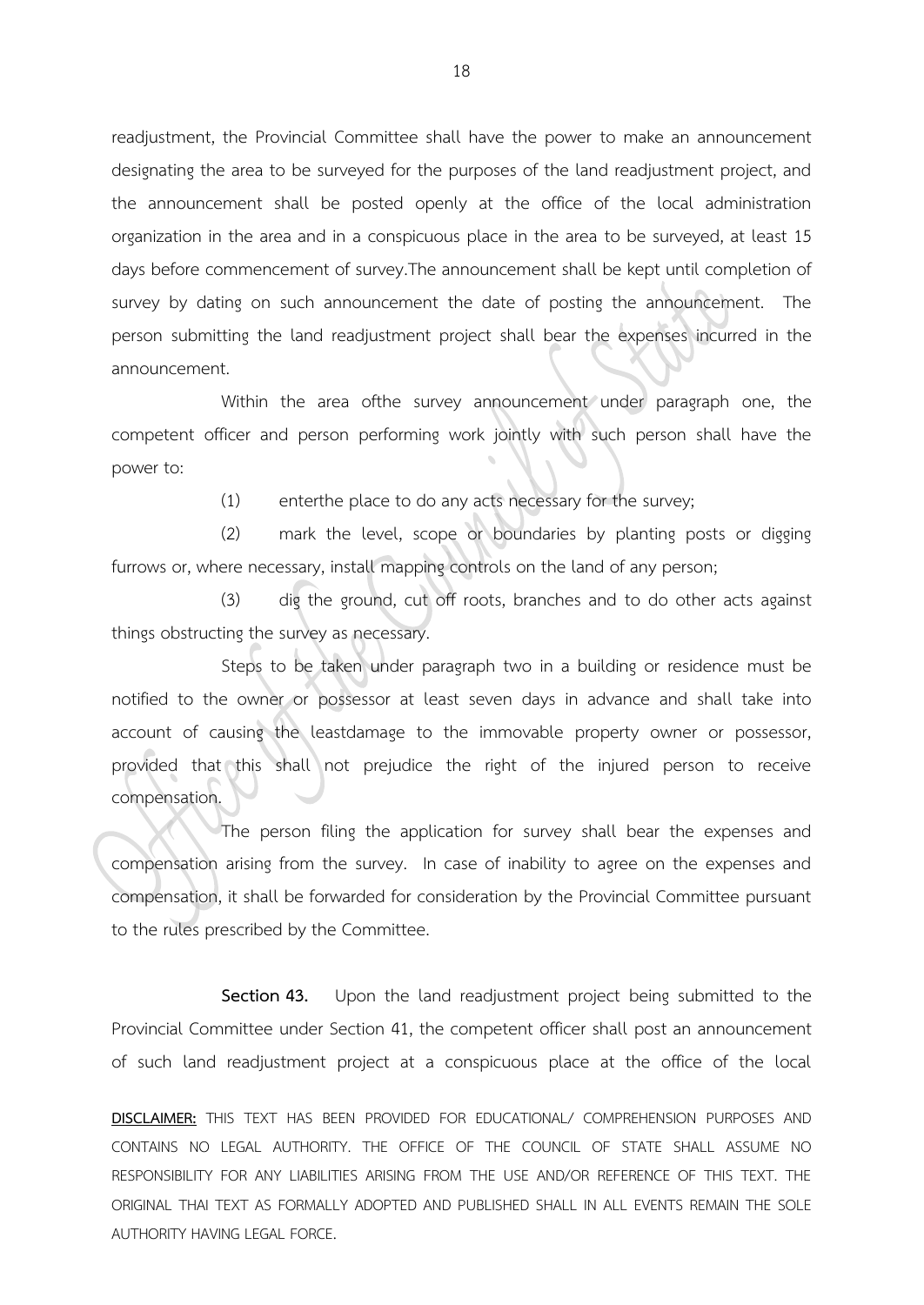administration organization in the area and at a conspicuous place on the area where the land readjustment is to be proceeded, and shall, on the date of posting of the announcement, issue letters to landowners by mail with return receipt requested, and the person submitting the land readjustment project shall bear the expenses involved.

The announcement under paragraph one shall contain at least the following particulars:

- (1) name of the land readjustment project operator;
- (2) the area where the land readjustment project is to be proceeded;
- (3) address of the land readjustment project office;
- (4) budget required for operation;
- (5) land readjustment master plan;
- (6) other particulars specified by the Committee.

Landowners of the area of the land readjustment project shall notify their consent to the operation under Section 58 or file an objection or propose their opinion in writing to the competent officer within 30 days from the date of receipt of the letter under paragraph one.

Where it is necessary to change the public domain of the state for common use by the people in the land readjustment project, an interested person may propose his opinion in writing to the competent officer within 30 days from the date of posting of the announcement under paragraph one, in accordance with the rules and procedure prescribed by the Committee.

In considering the land readjustment project, the Provincial Committee must take into account all objections or proposals and invite landowners filing objections or proposals or interested person submitting a proposal under paragraph four to present facts and opinions in support of the consideration.

**Section 44.** In considering particulars concerning a land readjustment project, if the Provincial Committee deems that such particulars are not proper, the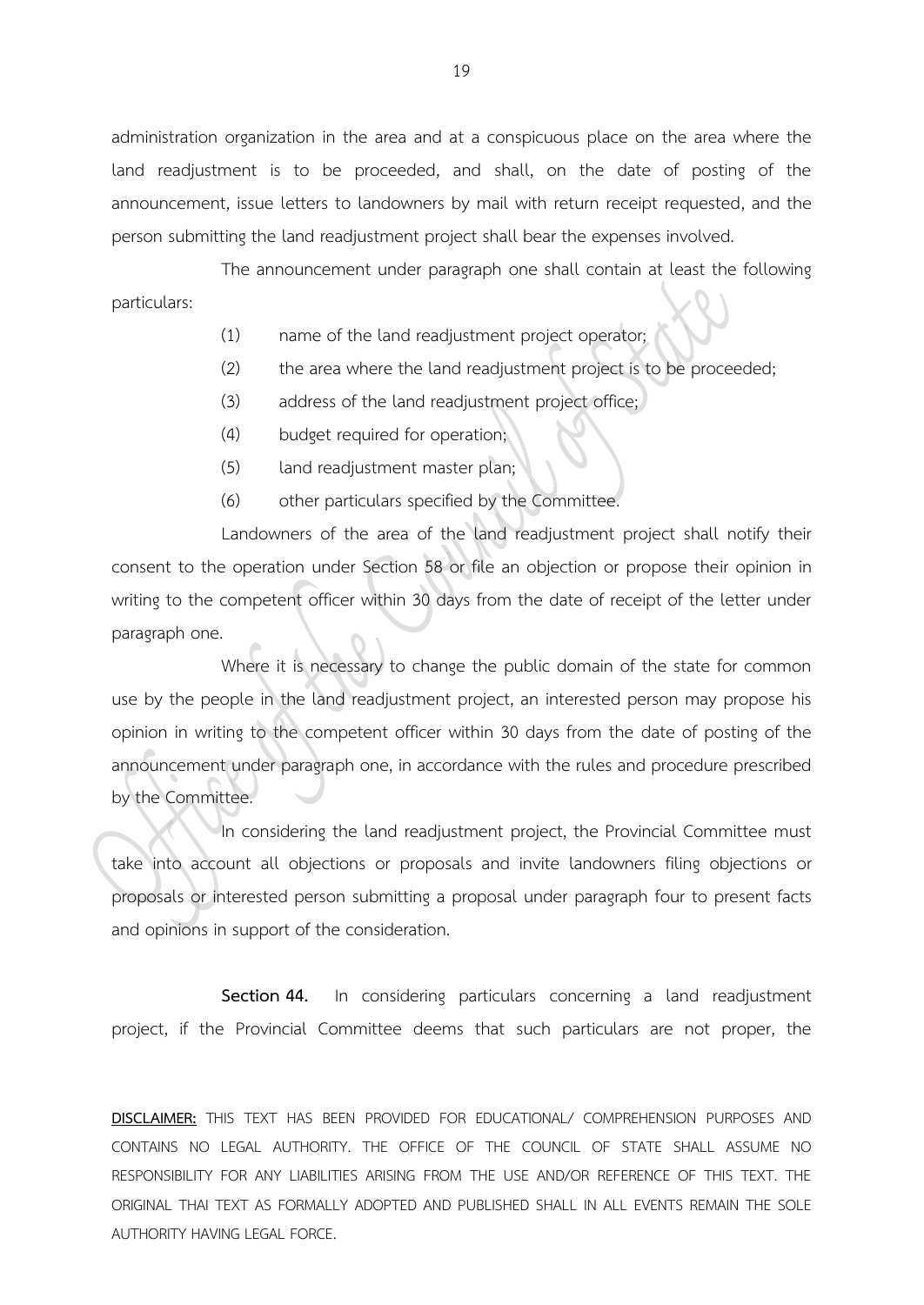Provincial Committee shall have the power to order the person submitting the land readjustment project to make corrections.

Section 45. In case of fire or other accident causing serious damage to buildings, if the Local Officer considers it appropriate to proceed with land readjustment, the Local Officer shall propose his opinion together with a map showing the area of fire or other accident to the Provincial Committee within 30 days from the date of the fire or other accident. If the fire or other accident area is within the jurisdiction of the Local Officer of more than one locality, the Local Officer of the locality concerned shall jointly consider the matter and propose his opinion to the Provincial Committee.

Submission of opinion together with map showing the fire or other accident area under paragraph one shall be deemed a submission of a land readjustment project under Section 41 and the Provincial Committee shall complete its consideration within 60 days from the date of receipt of the opinion, and the provisions of Section 43 shall apply *mutatis mutandis*.

The land readjustment under this Section shall not be subject to paragraph two of Section 35 and the Local Officer may authorize a government agency or state enterprise under Section 35 (2) or state organization under Section 35 (3) and (4) to proceed instead.

**Section 46.** In considering giving approval for a land readjustment project, the Provincial Committee may require the person submitting the land readjustment project to provide security for the security and protection of those involved or to revise the land readjustment project or may impose any details or conditions.

The rules for consideration regarding the security under paragraph one shall be as prescribed in ministerial regulations.

**Section 47**. The Provincial Committee shall complete its consideration of the land readjustment project within 180 days from the date of receipt of the application for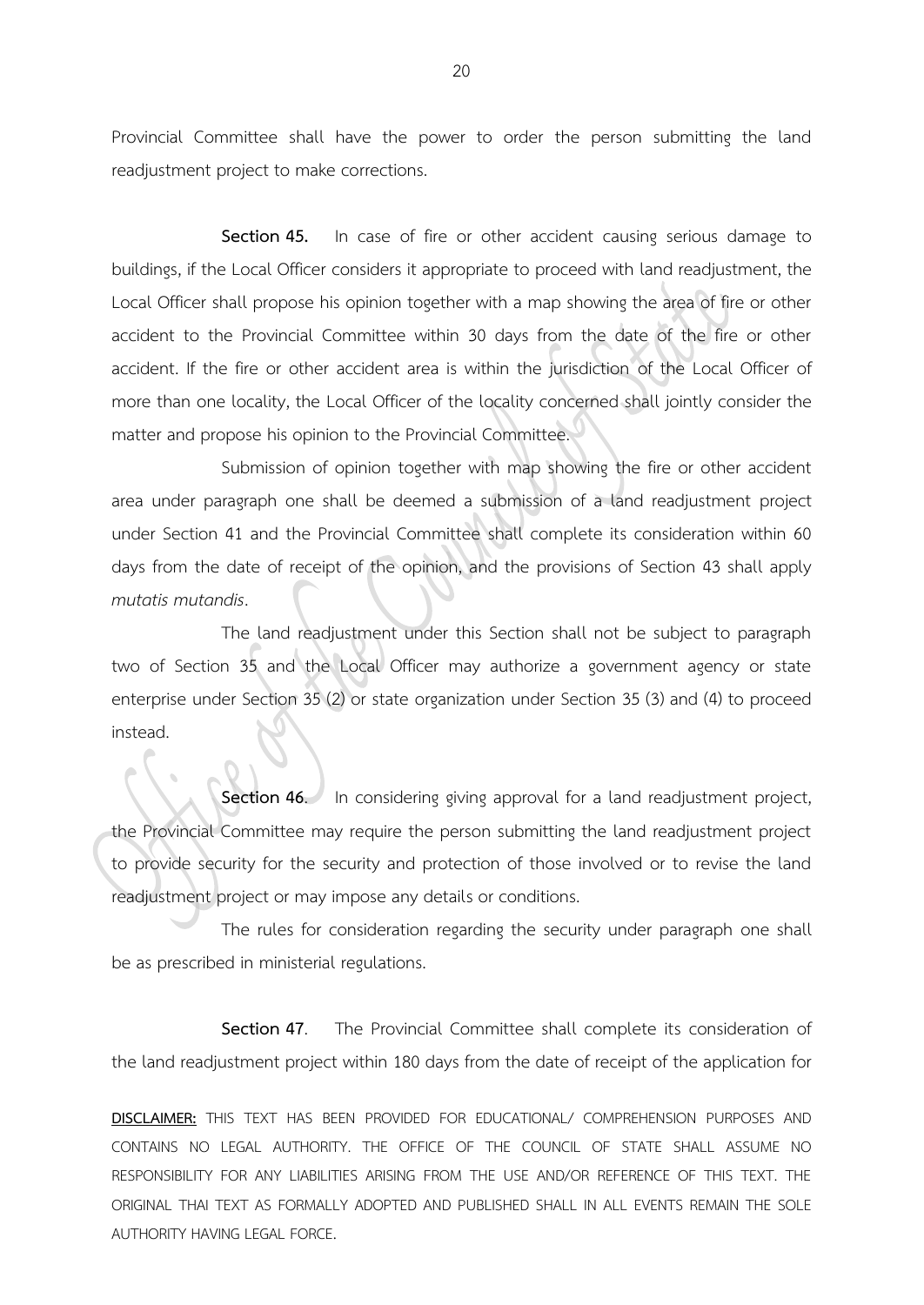proceeding with the land readjustment project and correct and complete documents, unless the applicant for proceeding with the land readjustment project requests subsidy or loan from the Fund and indicates that it does not wish to proceed with the land readjustment project if no money is received from the Fund pursuant to the request, whereby the consideration shall be completed within 180 days from the date of the resolution of the Fund Management Board.

After the Provincial Committee adopts a resolution approving or disapproving the land readjustment project, Chief of Provincial Public Works and Town & Country Planning Office or Director of Department of City Planning, Bangkok Metropolitan Administration, as the case may be, shall notify such resolution to the applicant for proceeding with the land readjustment project within 15 days from the date of the resolution.

Where the Provincial Committee disapproves the land readjustment project, the person submitting the project shall be entitled to file an appeal to the Committee within 30 days from the date of being informed of the order, and the Committee shall complete its consideration within 90 days. The decision of the Committee shall be final.

After the Provincial Committee approves the land readjustment project, it shall be announced in the Government Gazette.

**Section 48.** If any land readjustment project requests subsidy or loan from the Fund, the Provincial Committee shall propose such project to the Fund Management Board for considering approving the request, by providing opinion on the suitability of the project in support of the consideration by the Fund Management Board.

**Section 49.** If the land readjustment project operator wishes tochange any particular of the project or procedure in the land readjustment project already approved, it shall file an application together with the project map or procedure to be changed, to the Provincial Committee for consideration and approval.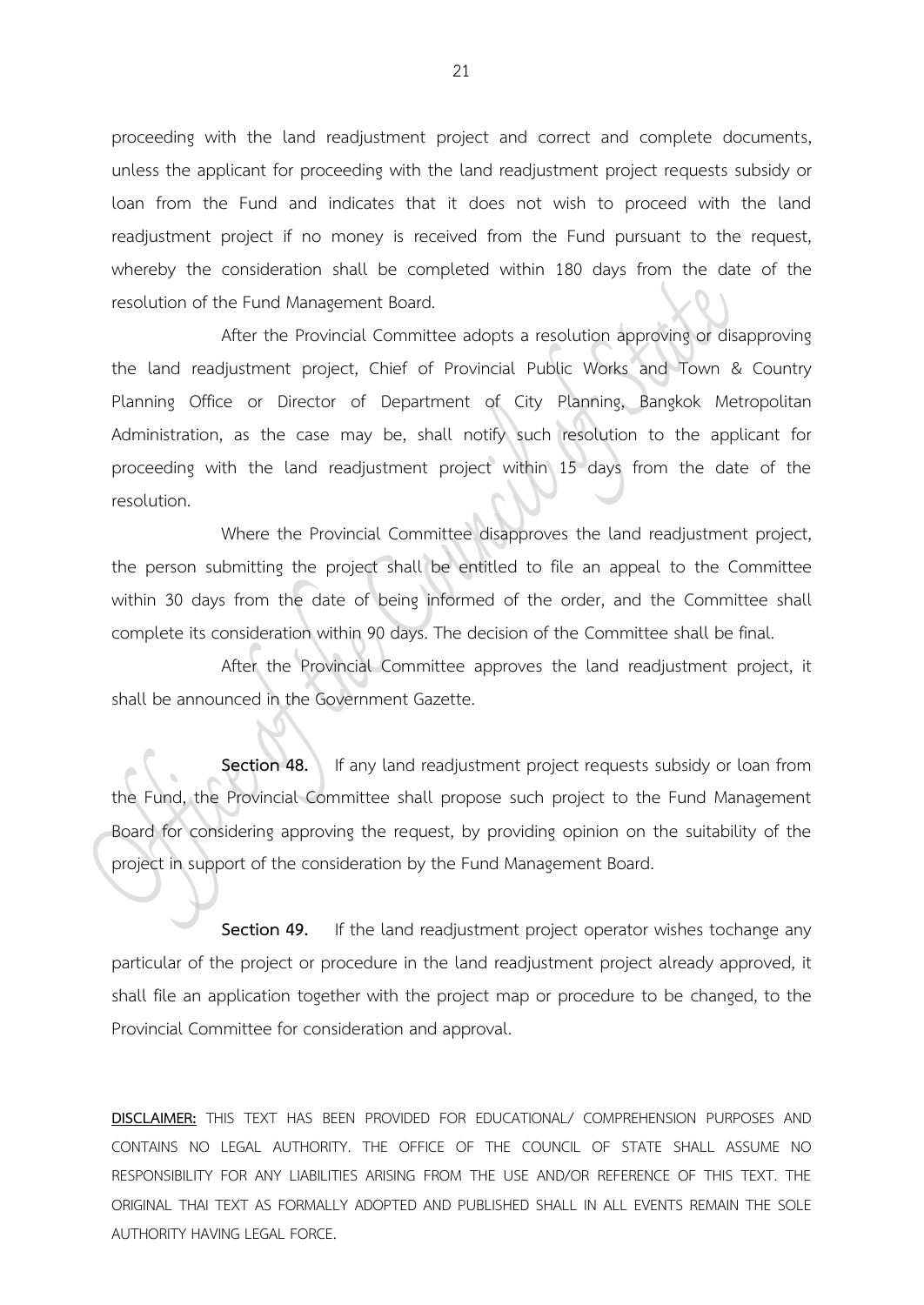In changing the particular of the project that results in a change in the project area, the provisions of Section 43 shall apply *mutatis mutandis*.

Consideration for giving approval for change of the land readjustment project shall be governed by Section 46 *mutatis mutandis*.

**Section 50.** From the date of the notification under paragraph one of Section 51, the land that the landowner must surrender to the land readjustment project operator for the purposes of the project shall be deemed preferential debt as expenses for common benefit.

The land readjustment project operator shall have preferential right over the immovable property provided to the landowner under the project as if it were preferential right in the purchase value of the immovable property.

The prescription of the claim that the land readjustment project operator has against the landowner shall be interrupted from the date of the letter of demand for payment of debt sent from the land readjustment project operator.

#### **CHAPTER VI**

#### **IMPLEMENTATION OF LAND READJUSTMENT PROJECT**

**Section 51.** After the Provincial Committee has approved the land readjustment project, the land readjustment project operator shall announce the land readjustment area, date, time and place for holding meeting of the landowners in the land readjustment area at a conspicuous place at the local administration organization office in that area and at a conspicuous place in the land readjustment area for at least 15 days, with the date of posting of the announcement being indicated in that announcement.

Subject to paragraph one of Section 40, after the Provincial Committee approves the land readjustment project and after the announcement under paragraph one, all landowners in the land readjustment area shall have the duty to perform any acts as provided in that land readjustment project. If there is a transfer of rightto land, the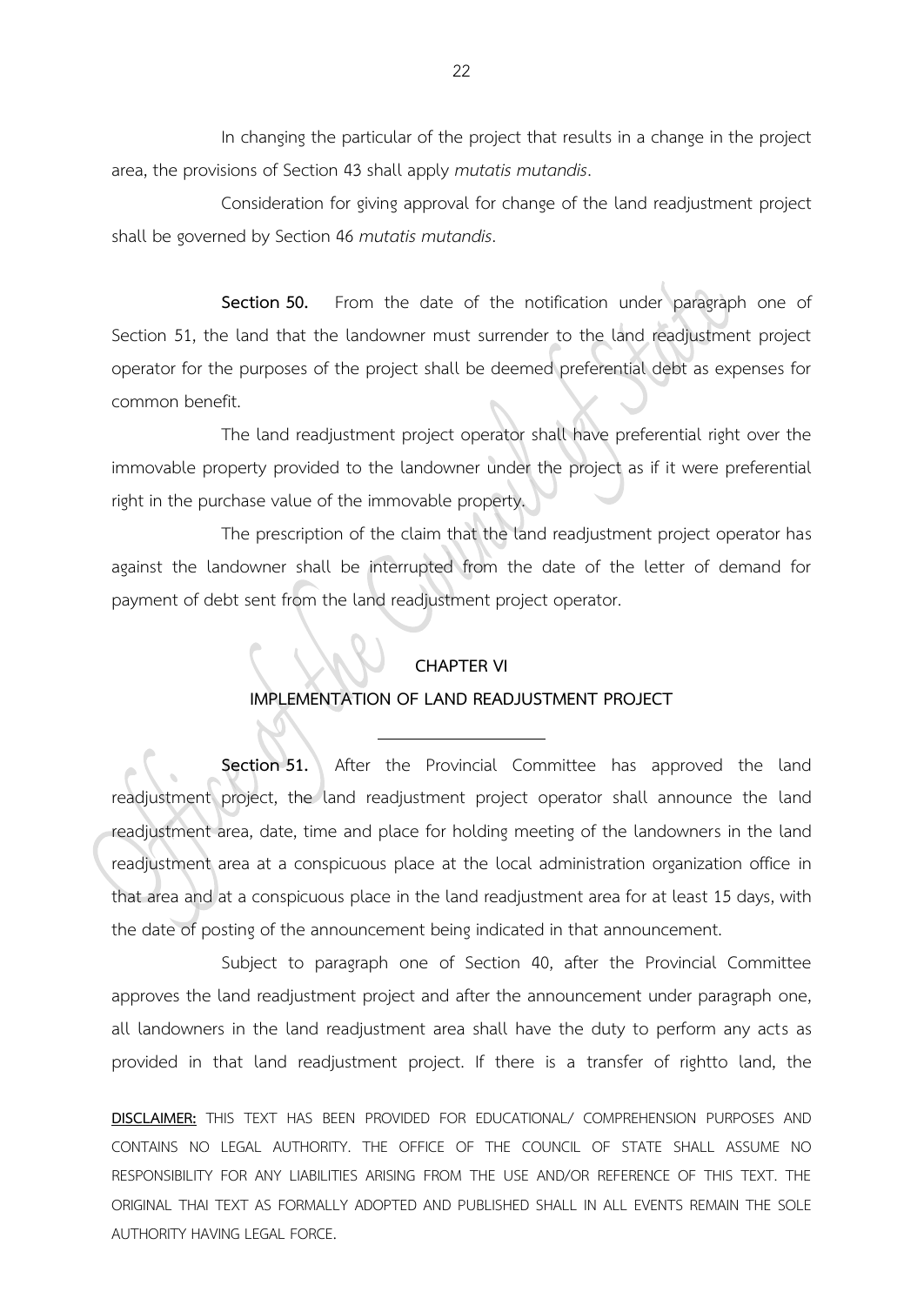transferee shall assume both rights and obligations that the transferor has had with that land readjustment project.

**Section 52.** On the date of meeting of landowners, an advisory board of that land readjustment project shall be established, comprising representative of the Provincial Committee, landowners from election among landowners themselves, and experts appointed by the Provincial Committee.

In electing the advisory board of the land readjustment project from landowners, there shall be represenatives of landowners or immovable property owners diversified according to various different groups pursuant to the regulations prescribed by the Committee.

The advisory board of the land readjustment project elected by the landowners under paragaph one shall vacate office upon:

(1) no longer being a landower in the land readjustment area; or

(2) removal by the signatures of not less than two-thirds of the landowners.

In case of land readjustment conducted by an association, an advisor to the land readjustment project under paragraph one may not be a director of the association at the same time.

The number of advisors, election procedure, term of office, by-election, quorum and performance procedure shall be in accordance with the rules and procedure provided in ministerial regulations.

The advisory board of the land readjument project shall receive remuneration from the land readjustment project operator pursuant to the rate prescribed in ministerial regulations.

**Section 53.** The advisory board of the land readjustment project shall have the duties to provide advice to the land readjument project operator in setting the temporary plan, determination of new plots of land and amount of compensation, appraisal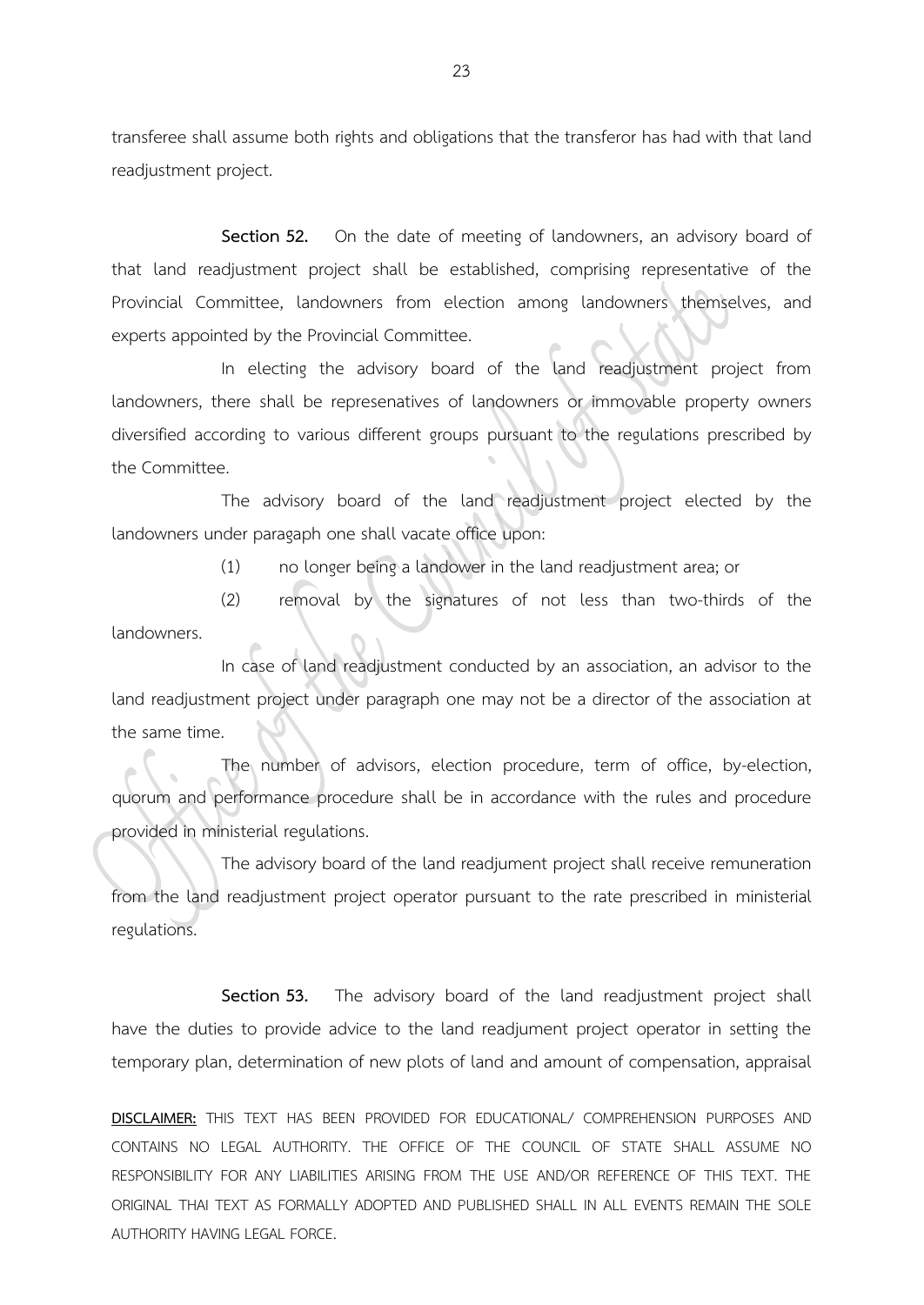of price of land and immovable properties, land management, seeking benefit for the land readjustment project, financial plan of the land readjustment project and to do any other acts necessary for the land readjustment.

**Section 54.** The land readjustment project operator shall, with the approval of the advisory board, prepare a temporary plan, determine utilization of land for the time being during the course of land readjustment so as to minimize the impacts on the landowners during the construction, removal or modification, and, where necessary for safety of life or body, there must be a plan for removal of landowners to reside or carry on utilization at other place.

Impacts from temporary relocation or damage to utilization or business during the course of the land readjustment project shall be taken into account as compensation on the basis of fairness and benefit gained by each party.

**Section 55.** For land and immovable properties that are state properties of a government organization, public organization or organization tranfer of which is specifically protected by law and that are located in the land readjustment area, regardless of whether or not it is public domain of the state, if the land readjustment project operator needs to use them in the land readjustment, the operator shall submit the matter to the Committee for its consideration.

In the consideration by the Committee, representative of the organization in charge of looking after such land or immovable properties must be invited to participate in the consideration.

After the Committee approves the use of land or immovable properties under paragraph one in the land readjustment project, it shall take the effect of withdrawal of the status of such land's public domain of the state without having to proceed with withdrawal or transfer under the Land Code, the law on state property or other law applicable to that land, and the land readjustment project operator shall have the power to use the land under the following conditions: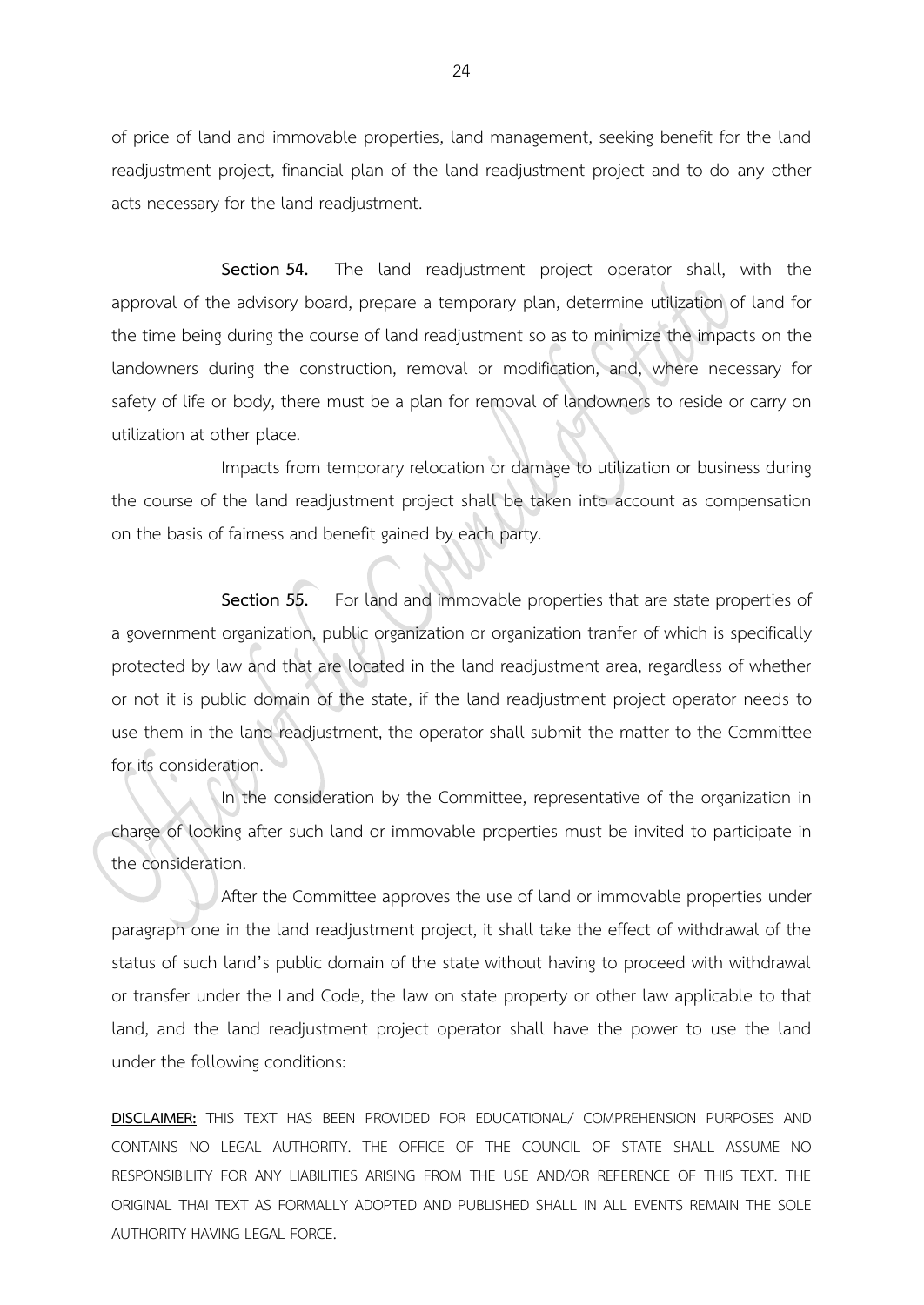(1) The land that is public domain of the state for common use by the people but the people have ceased to utilize that land or the land has changed from the status of being land for common use by the people and is not vested in any person;

(2) Land that is public domain of the state for common use by the people and the people still utlize that land but another plot of land has been provided for common use by the people instead, and the same has been announced in the Government Gazette;

(3) Land that is public domain of the state for use exclusively for the benefit of the state or land reserved or restricted but the government service no longer wishes to reserve or restrict it, and the same has been approved by the Council of Ministers;

(4) Land of a government organization under the law on establishment of government organizations or under a specific law, or land of a public organization under the law on public organizations, and the same has been approved by the Council of Ministers;

(5) Land of other organizations of the state established by a specific law and it has been approved by such organization.

**Section 56.** The land readjustment project operator may change the condition of land and immovable properties under Section 55 to be in whatever form pursuant to the land readjustment project approved by the Provincial Committee. However, after project completion the amount of the state land in total must not be less than the original amount. In case of land and immovable properties under Section 55 (3), (4) and (5), the provisions of Section 62 and Section 63 shall apply *mutatis mutandis*.

Use of other types of state land for public utilities or public facilities must be made in the same ratio as that of use of private land, in accordance with the rules and procedure prescribed by the Committee.

**Section 57.** Where it is necessary to develop an area to be more appropriate, the state may expropriate immovable properties for use in any land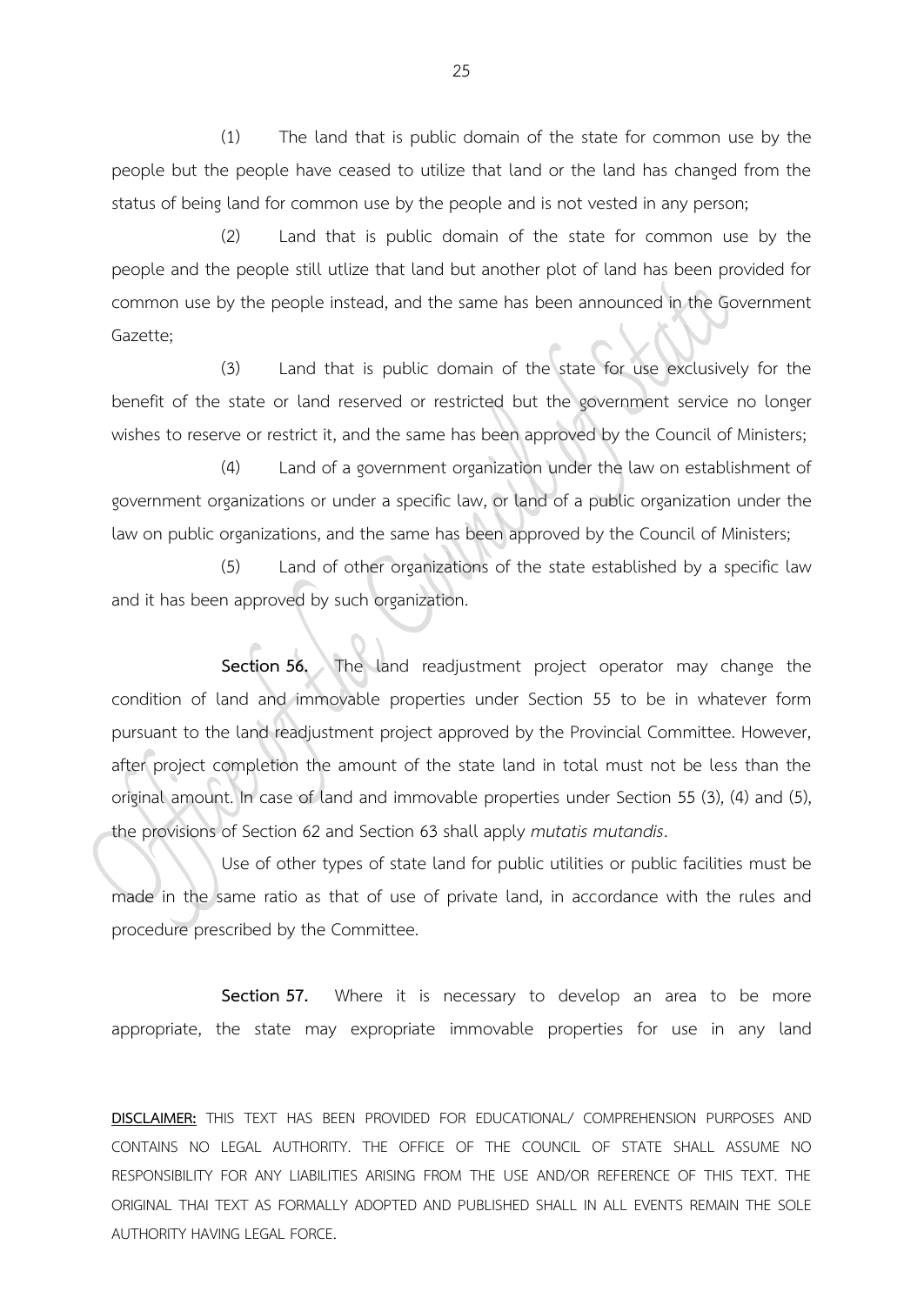readjustment project, whereby the law on expropriation of immovable properties shall apply *mutatis mutandis*.

**Section 58**. In the area of a land readjustment project approved by the Provincial Committee, the land readjustment project operator or person authorized by it shall be entitled, without the consent of the landowner, to

(1) enter the place to make demolition, removal or modification of a building and to do other necessary acts on the land of person willing to participate in the land readjustment project;

(2) enter the place to survey, construct roads, water drainages, water treatment system and to do any other acts involving land readjustment;

(3) mark the level, scope and boundaries;

(4) proceed to divide or consolidate land plots and do any juristic acts concerning real right or lease right on behalf of a landowner in the land readjustment project area, subject to the objectives of such land readjustment project.

Steps to be taken in a building or land where a person lives must be notified to its owner or possessor in advance for a reasonable period but not less than seven days unless consented by such person. Demolition, removal or alteration of public utility controlled by a state organization must be coordinated with that organization by allowing time for the owner or possessor of the land or immovable property or state organization in charge of such public utility to notify back whether or not he wishes to do so himself.

**Section 59.** For the purposes of construction, removal or alteration of a building or anything for land readjustment, the land readjustment project operator or person authorized by it shall be entitled to enter the place to temporarily make use of or possess land that is not a residence of any person and located close to land in the land readjustment project area under the following conditions:

(1) Such use or possession is needed for survey, construction, removal or alteration of a building or anything for land readjustment;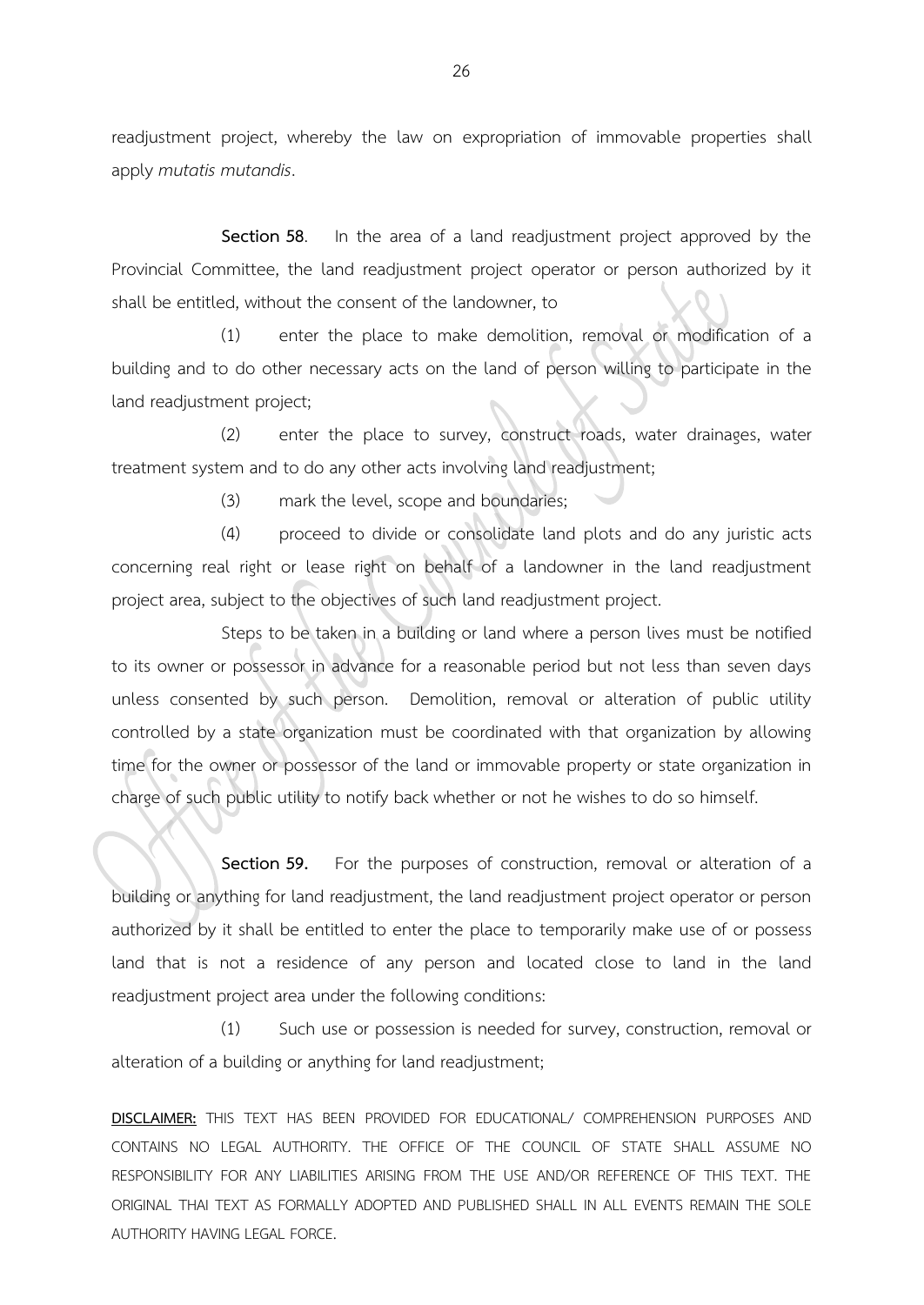(2) The land readjustment project operator or person authorized by it has notified the landowner in writing for a reasonable period but not less than seven days, unless the landowner cannot be contacted, whereby an announcement shall be posted at the area of that land, district or khet office, kamnan office and village headman office of the locality where such land is located for a consecutive period of at least 15 days, and the date, time and the steps to be taken shall also be indicated.

Where steps taken under this Section cause damage to the landowner or holder of other rights, such person shall be entitled to claim compensation from the land readjustment project. If no agreement can be reached on the compensation, it shall be submitted to the Provincial Committee to consider pursuant to the rules prescribed by the Committee.

**Section 60.** During the course of land readjustment, a landowner may not apply for registration of right and any juristic act that requires survey, unless approved by the Provincial Committee.

**Section 61.** For appraisal of property price in proceeding with the land readjustment project, the advisory board of the land readjustment project shall provide property price appraisal expertsso that the property price appraisal result can be used to calculate the average.

The qualifications, number of property price appraisal experts and rules for appraisal under paragraph one shall be as prescribed by the Committee.

**Section 62.** The price of land of each original landowner shall be appraised as the basis for allocating new plots of land to those landowners whereby the price, upon completion of the project, of the new plot of land to be acquired must not be lower than the original basis price, unless otherwise consentedby such landowner.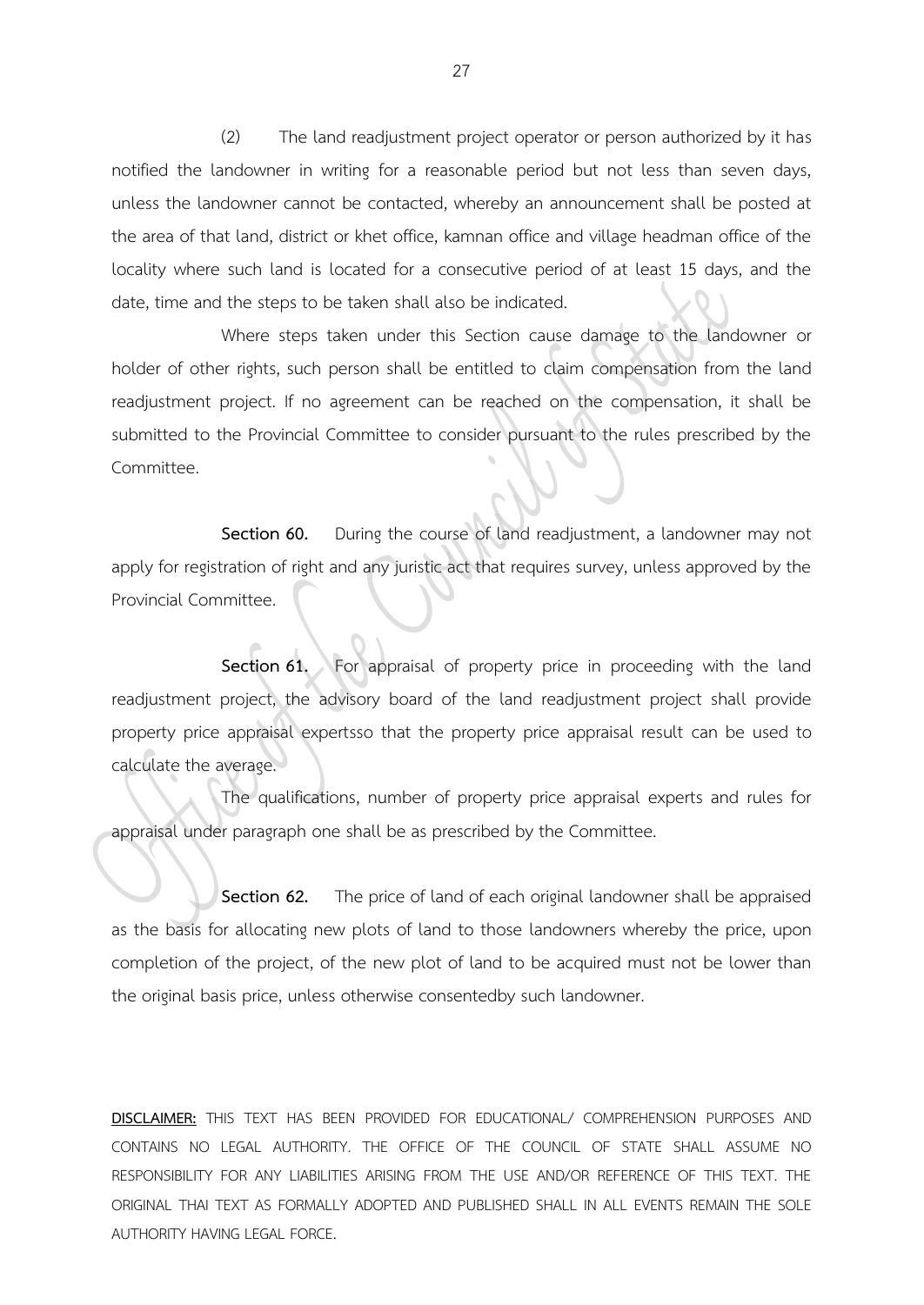**Section 63.** The new plot of land allocated to a landowner in the land readjustment project must have its environment, location, form of land plot and land utilization similar to those of the original land.

**Section 64.** The size of a new plot of land allocated must not be too small to the extent that impairs the standard of living or the environment.

The size of land that will be the smallest plot that may be allocated shall be in accordance with the rules provided in ministerial regulations.

If a landowner previously has land that is smaller than the size provided in the ministerial regulations under paragraph two, a new plot of land may not be allocated to replace the original plot of land if it will be substantially unfair to other landowners incase land is to be shared to such person, provided that approval therefor is received from the Provincial Committee.

Where no new plot of land is allocated to the landowner under paragraph three, such landowner shall be entitled to choose to hold ownership of a condominium unit with similar price or to receive compensation in money. In paying money, apart from the price of land paid, compensation may be fixed for expenses in relocation and mental impact from loss of property and original living conditions.

The landowner may choose to receive the compensation under paragraph four first and reserve his right to appeal to the Committee. The decision of the Committee shall be final.

**Section 65.** It is permissible to not allocate the new plot of land to the landowner if there is such an agreement with the landowner.

**Section 66.** Lease rights or real rights involving original land or condominium shall be deemed to be transferred to be lease rights or real rights involving the new land or condominium from the date of allocation of the new land or condominium.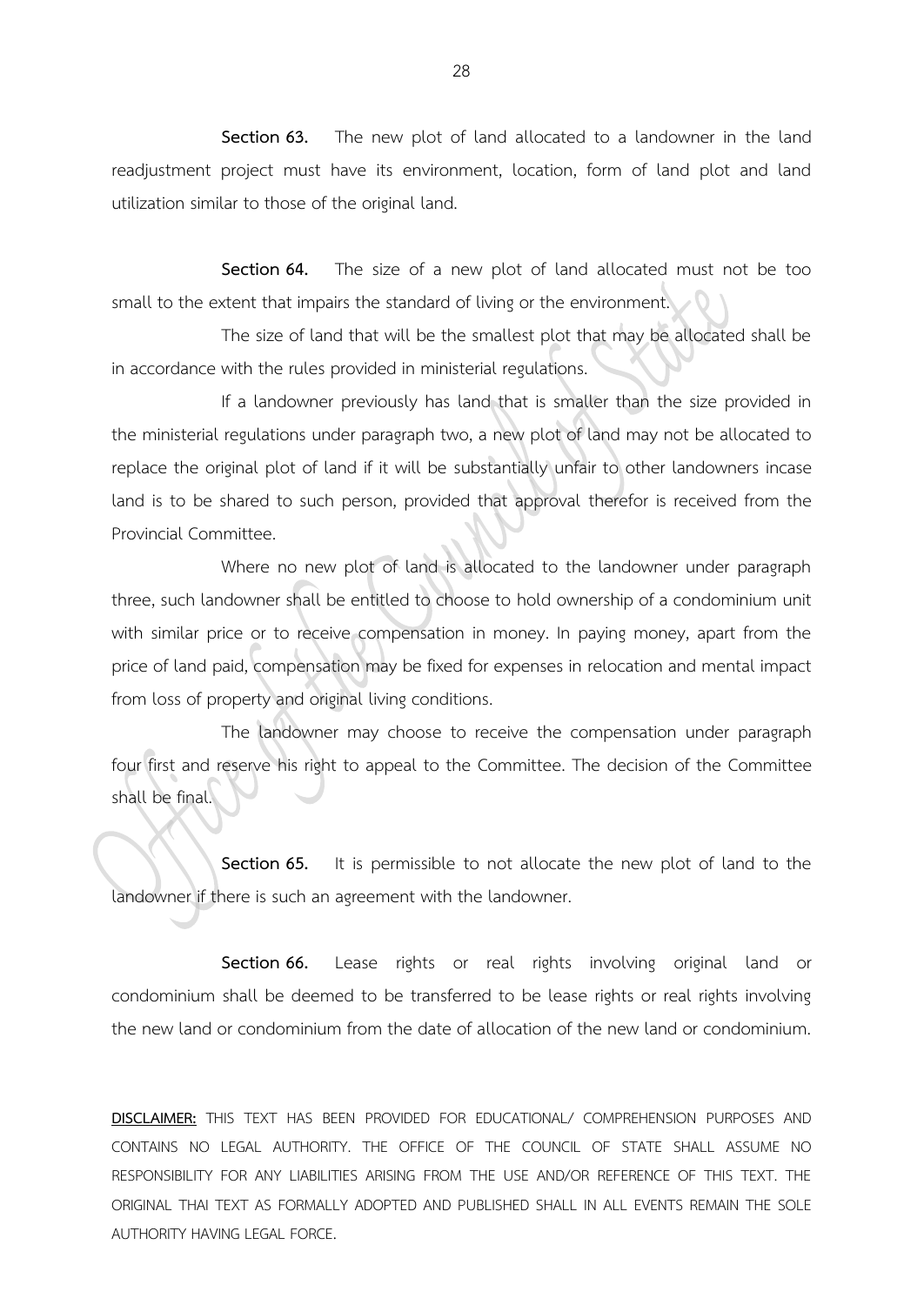In case there is registration evidence, the competentofficer shall revise the register accordingly.

**Section 67**. When the result of the new land or condominium readjustment is not consistent with the objective of the land or condominium lease or the exercise of the right over the original plot of land, the land or condominium lessee or person holding right over the land can terminate such lease or cancel such right over the land, and shall be entitled to demand the money paid in entering into the lease agreement or the fees for exercise of such right from the land readjustment project operator pursuant to the rules and procedure provided in ministerial regulations.

**Section 68.** All expenses incurred in land readjustment shall be shared proportionately among landowners. For land or structures vested in the state, the state shall assist in the expenses involved.

The benefit additionally gained from the land readjustment project shall be shared among the landowners in the land readjustment project area, land readjustment project operator and co-investors fairly to every party.

**Section 69**. Compensation to each other shall not be required if under the land readjustment project every landowner acquires land whose price increases or decreasesequally. However, if the price of land has increased or decreased unequally, the party gaining benefit in the greater proportion or acquiring land whose price has increased, as the case may be, shall pay compensation according to the difference received by him, to the land readjustment project, and the person gaining benefit in the lesser proportion or acquiring land whose price has decreased shall be entitled to compensation from the land readjustment project.

Payment of compensation according to the increased difference or receipt of compensation from the land readjustment project shall be in accordance with the rules and procedure provided in ministerial regulations.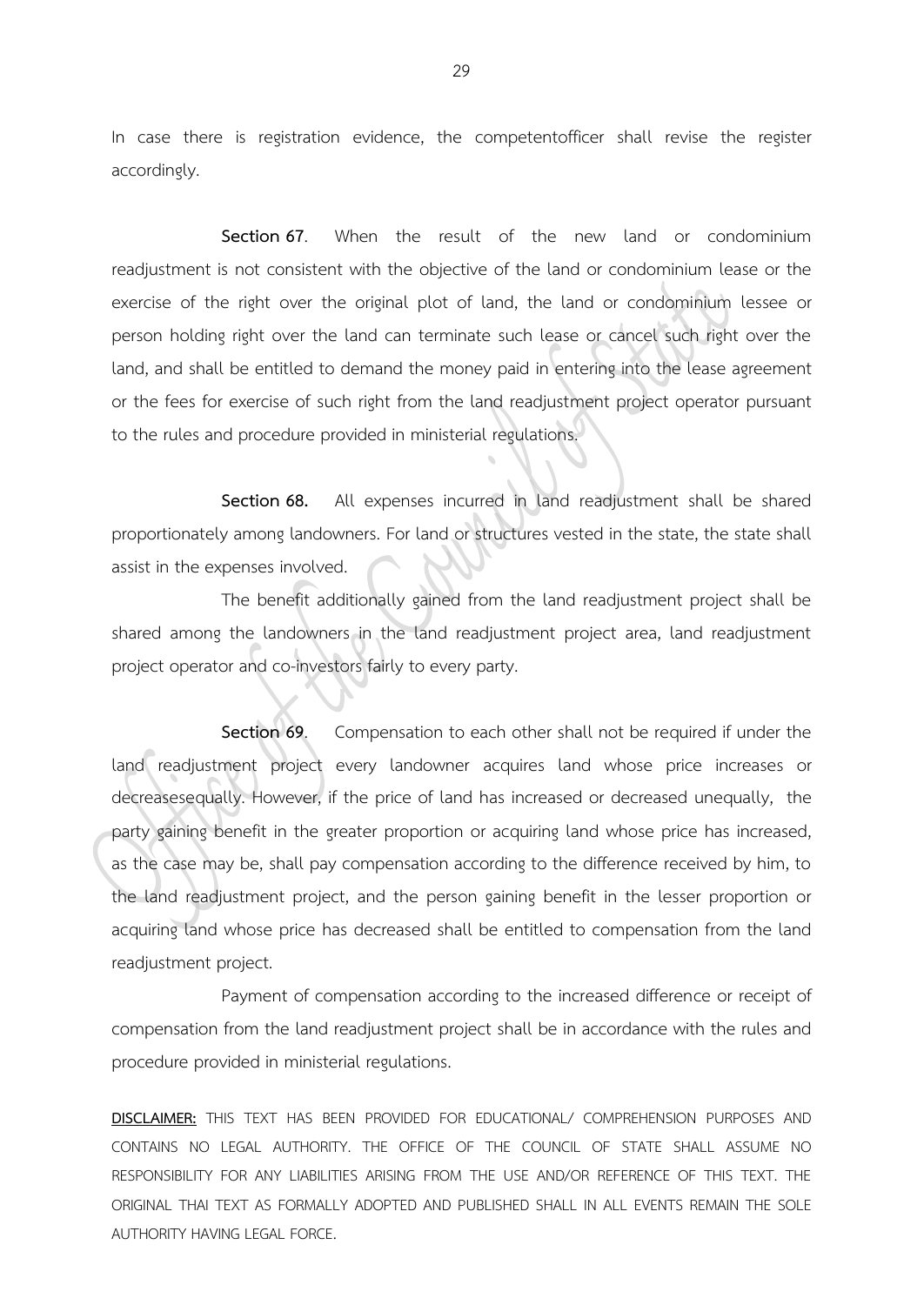**Section 70.** When the construction and physical arrangements of the land readjustment project is completed or is about to be completed, the land readjustment project operator and its advisory board shall agree on the determination of new plots of land and the amounts of compensation as well as the opinions of all landowners and propose them to seek approval from the Provincial Committee.

After approval by the Provincial Committee, the competent officer shall announce the map of new plots of land and the said amounts of compensation at a conspicuous place at the local administration organization office in the area and at a conspicuous place in the land readjustment project area for not less than 15 days for review by persons concerned, and shall, on the date of posting of the announcement, send a letter to landowners by mail with return receipt requested, and the person submitting the land readjustment project shall bear the expenses involved.

A landowner who disagrees to the determination of the map of new plots of land and the amount of compensation shall be entitled to appeal to the Committee within 30 days from the date of receipt of the letter under paragraph two. The decision on the appeal rendered by the Committee shall be final.

Section 71. The competent officer under the Land Code and the competent officer under the law on condominium shall issue a land right document for land under the map of new plots of land or condominium title deed and registrations involved in conformity with the land readjustment project pursuant to the rules and procedure provided in ministerial regulations.

In case of change of land between state land and private land, the competent officer under the Land Code shall have the power to issue a land title deed or certificate of utilization of state land for exchange to a landowner in the land readjustment project.

Upon issuance of a land right document for the new plot of land, the original land right document shall be cancelled.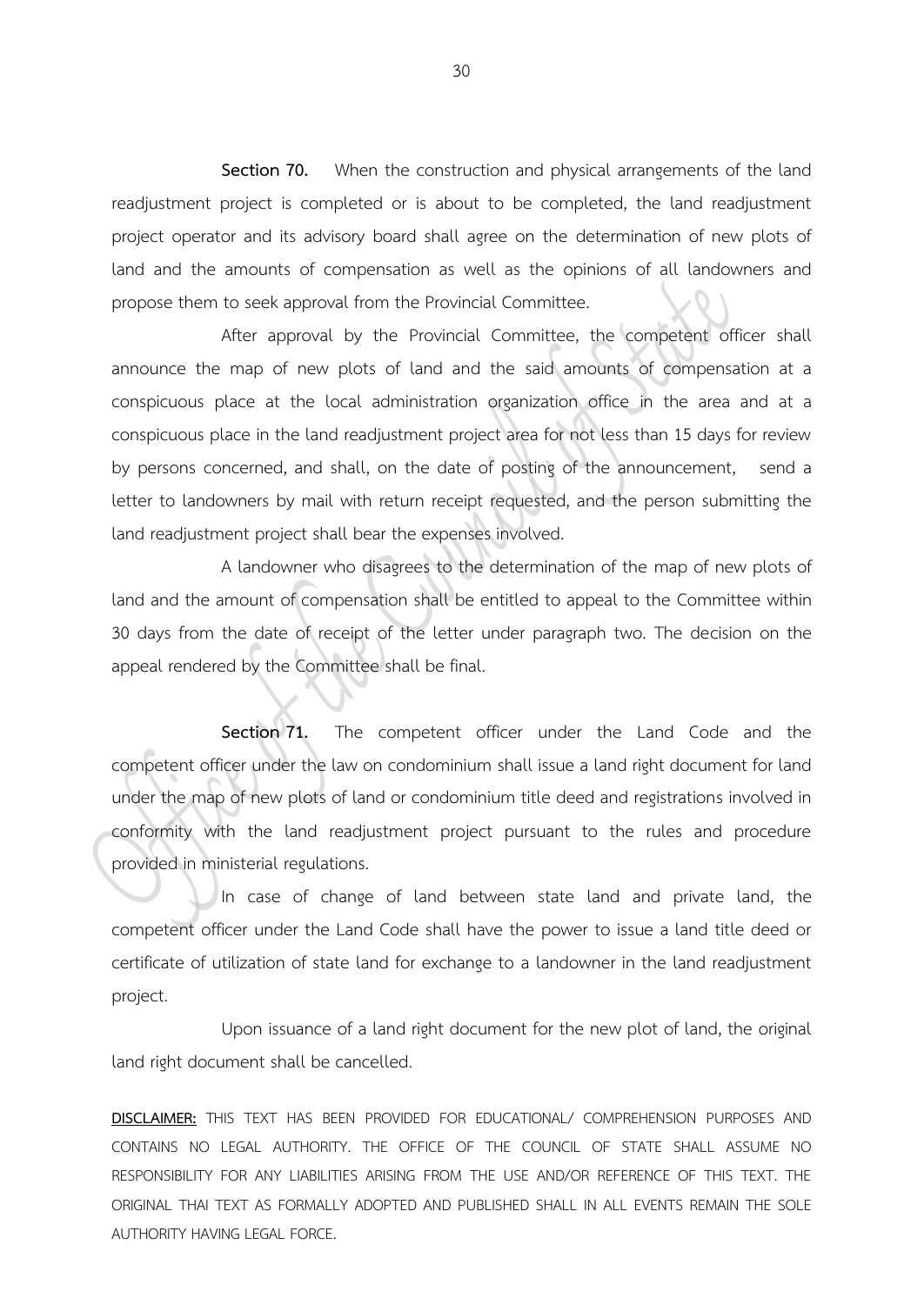**Section 72.** All properties created under the land readjustment project so as to become state property shall be vested in the state and be under the control and supervision of the relevant agency from the date the competent officer under the Land Code issues a land right document under Section 71.

Subject to Section 56, the new plot of land and immovable properties provided to replace state property under Section 55 shall retain their original status before the land readjustment, from the date of announcement of termination of the land readjustment project in the Government Gazette.

**Section 73.** If the law or circumstances has changed or if there is significant event that will affect the land readjustment, whether or not there is a request from the land readjustment project operator, the Provincial Committee shall, with the approval of the Committee, have the power to order alteration of the land readjustment project. If there is problem and obstacle to land readjustment to the extent that the land readjustment project cannot be continued, the Provincial Committee may order a revocation of the approval for the land readjustment project.

In case of an order of alteration of the land readjustment project, if the land readjustment project operator notifies its intention to no longer be operator of such land readjustment project, in addition to confiscation of security or imposition of penalty if it is so provided in the granting of approval under Section 46, the land readjustment project operator may not request the return of all the things already constructed in the land readjustment project, and the Provincial Committee shall issue an order designating another person wishing to continue the project to be the land readjustment project operator as replacement, and the original land readjustment project operator shall be entitled to receive from the land readjustment project fair compensation for all the things lawfully constructed by it.

Before the new land readjustment project operator commences its performance, the original land readjustment project operator still has the duty to carry out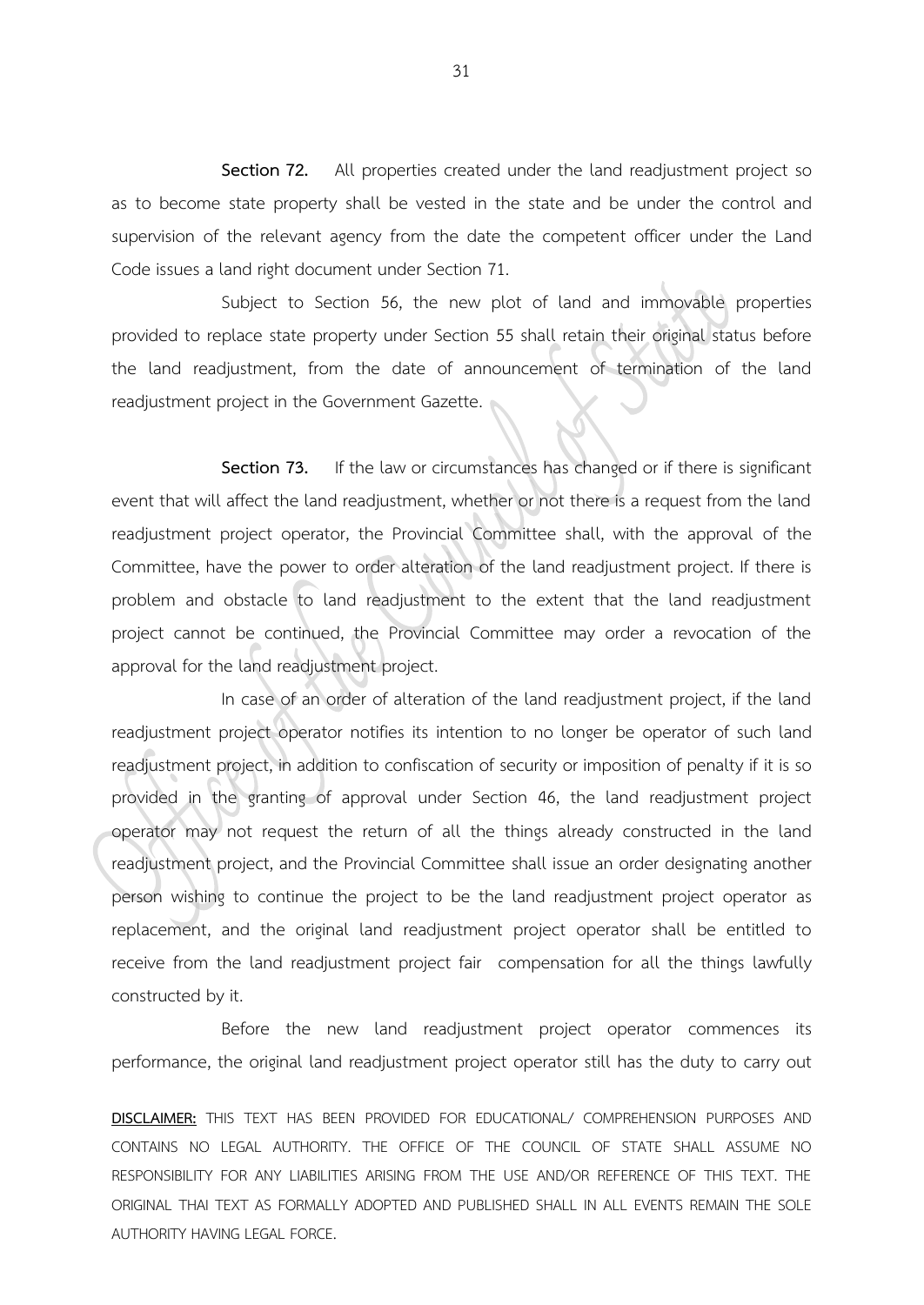the original land readjustment project insofar as it is not contrary to or inconsistent with the order of alteration of the land readjustment project.

In case of an order revoking approval for the land readjustment project, all steps being taken shall be discontinued, and the land readjustment project operator shall arrange for every party to resume their original status. If it is not possible, the land readjustment project operator shall pay compensation for the damage arising.

**Section 74.** Upon termination of a land readjustment project, there shall be liquidation whereby the provisions of Section 33 shall apply *mutatis mutandis*, and a report shall be given to the Provincial Committee within 30 days from the date of completion of the liquidation.

The Provincial Committee shall announce the termination of the land readjustment project in the Government Gazette.

# **CHAPTER VII LAND READJUSTMENT FUND**

**Section 75.** A fund called the "Land Readjustment Fund" shall be established in the Department of Public Works and Town & Country Planning, with the objective to support land readjustment and shall comprise the following moneys and properties:

(1) money transferredfrom the working capital for urban land readjustment under the Expenditure Budget Act for the Budget Year of B.E. 2536 (1993);

- (2) government subsidy;
- (3) service charges and penalties collected under this Act;
- (4) money or other properties donated;
- (5) money, interest or any other benefits arising from the Fund;
- (6) money and other properties vested in the Fund.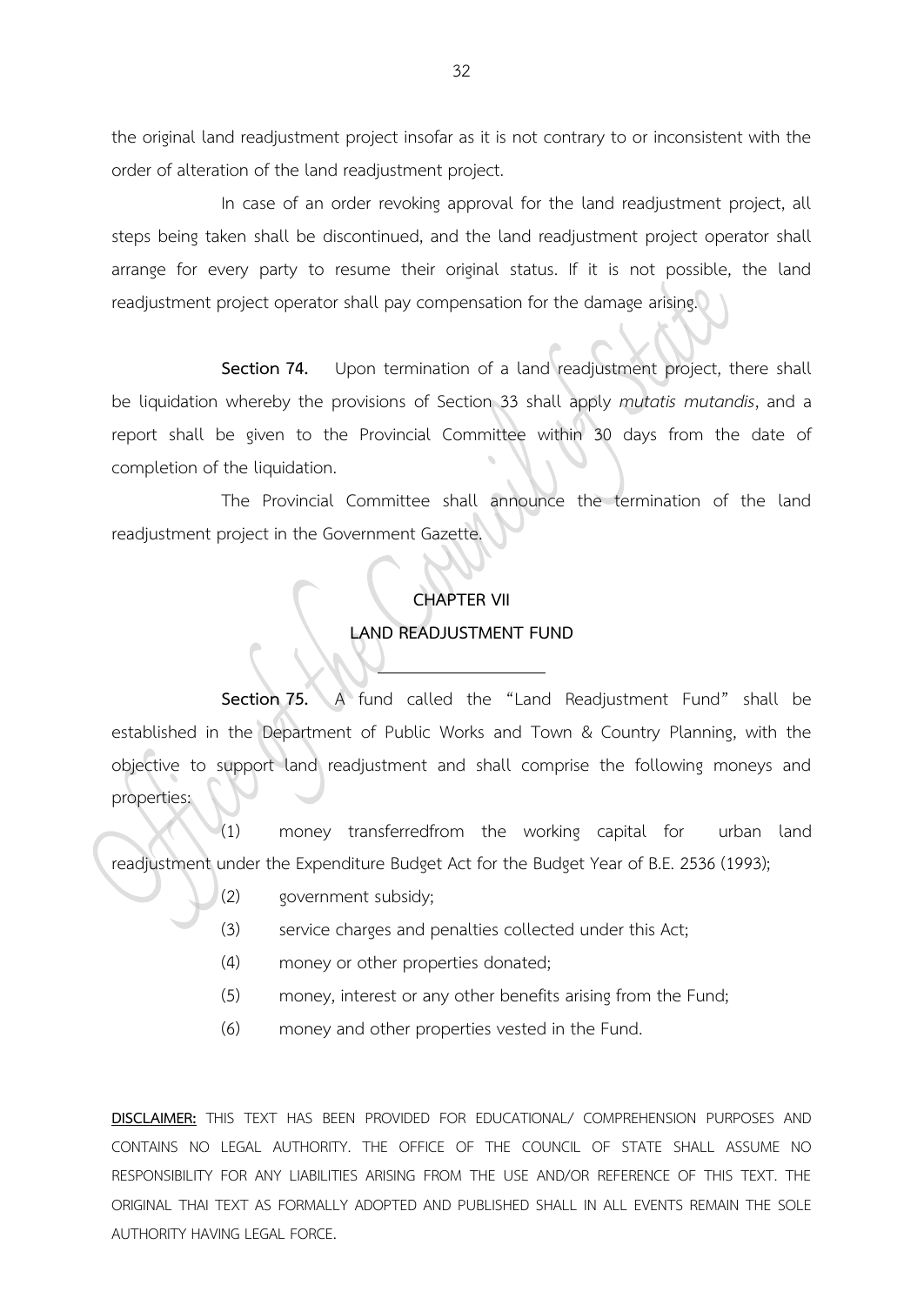The moneys or other properties under paragraph one shall be remitted into the Fund without having to remit them to the treasury as state revenue.

**Section 76.** The Land Readjustment Fund shall be a juristic person.

**Section 77.** The Fund shall have the power to do any acts within the scope of its objective under Section 75, including:

(1) holding ownership, having possessory right and real rights;

(2) creating rights or doing any juristic acts within and outside the Kingdom;

(3) providing loans to land readjustment project operators;

(4) investing to seek return from the Fund's properties;

(5) doing other acts relating to or in connection with the implementation of the Fund's objective.

**Section 78.** In any transaction involving third parties, the Chairman of the Fund Management Board shall act on behalf of the Fund and the Office. In this connection, the Chairman of the Fund Management Board may, with the approval of the Fund Management Board,authorize the Director-General of the Department of Public Works and Town & Country Planning or any Fund Management Board member to act on his behalf.

**Section 79.** The Fund money shall be spent for the following:

(1) to be loans to land readjustment project operators;

(2) to be subsidies or loans to government agencies, local administration organizations, state enterprises or other state organizations in constructing or improving public utilities or public facilities supporting land readjustment;

(3) for research, training, advertisement, and distribution of information concerning land readjustment;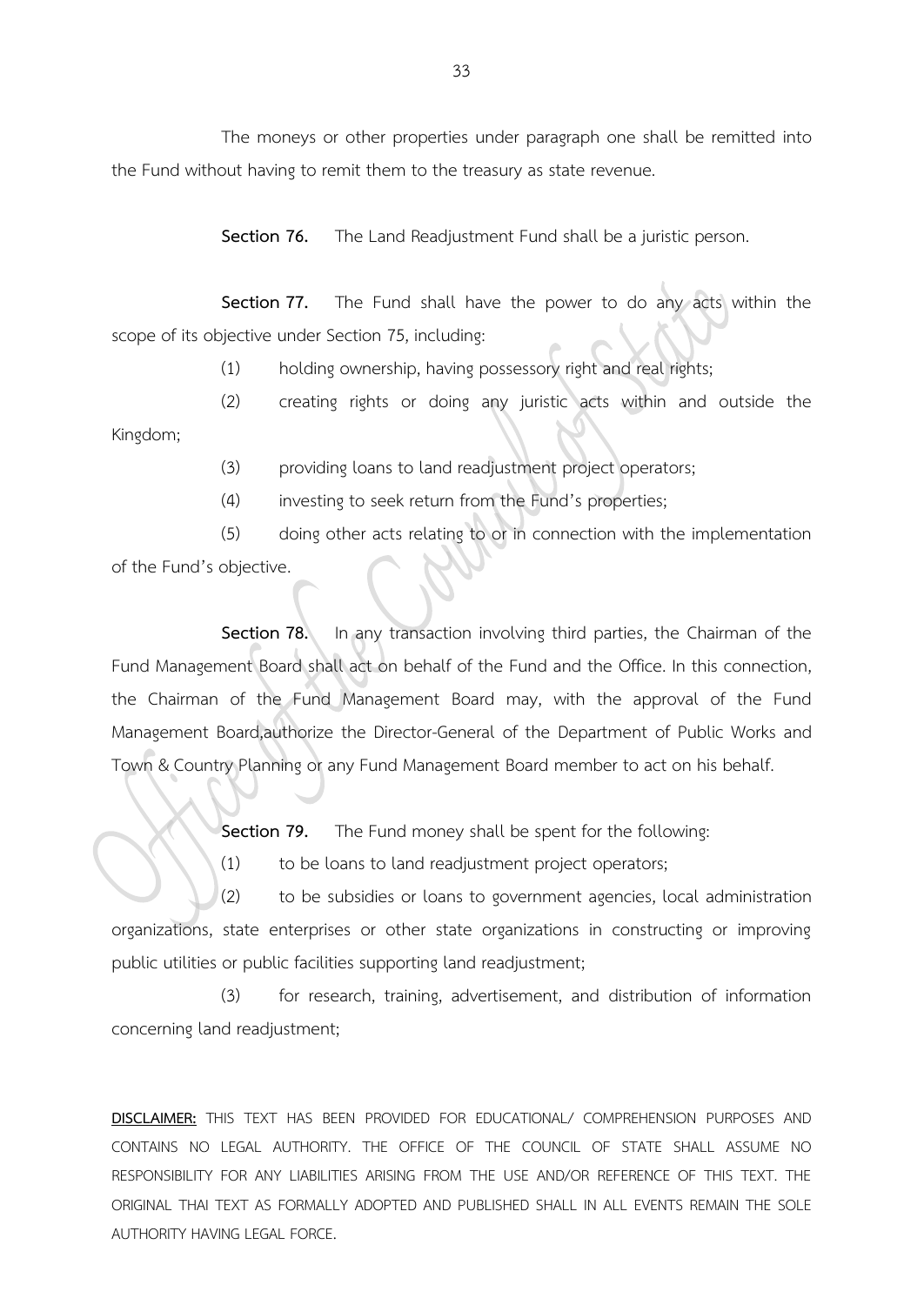(4) to be advances for compensation or damages in proceeding with a land readjustment project under this Act;

(5) to be expenses in managing the Fund.

In providing credit facility to a land readjustment project, the Committee may designate a state financial institution to assist in so doing.

**Section 80.** There shall be a Fund Management Board, comprising the Permanent Secretary for Interior, as Chairman, Director-General of the Comptroller General's Department, Director-General of the Department of Public Works and Town & Country Planning, representative of the Bureau of the Budget, representative of the Office of the National Economic and Social Development Board and three experts relating to the Fund appointed by the Council of Ministers, as members, and representative of the Department of Public Works and Town & Country Planning, as member and the secretary.

The provisions of Section 7, Section 8, Section 9 and Section 10 shall apply to the Fund Management Board*mutatis mutandis*.

**Section 81.** The Fund Management Board shall have the duties to:

(1) manage and control the performance of the Fundto ensure compliance with this Act;

(2) prescribe rules, procedure and conditions on various matters under Section 77 with the approval of the Committee;

(3) prescribe regulations concerning management of the Fund Office;

(4) approve annual budget for the operation of the Fund and of the FundOffice;

(5) supervise, follow up and evaluate the result of spending of the Fund money and to report the same to the Committee;

(6) perform duties pursuant to the regulations prescribed by the Committee or as assigned by the Committee;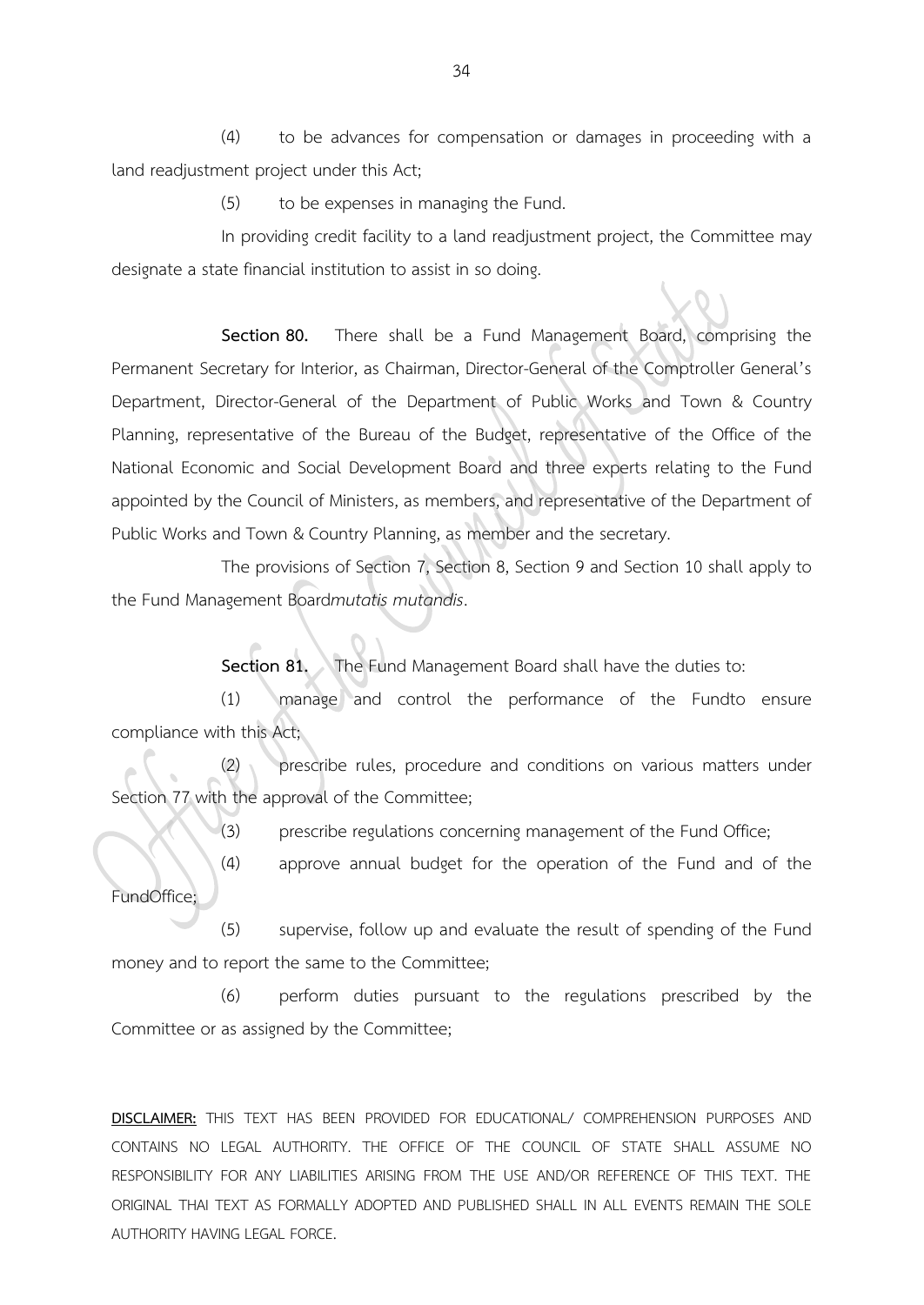**Section 82.** The accounting of the Fund shall be in accordance with the international principle, with internal audit concerning finance, accounting and supplies of the Fund, and the audit result shall be reported to the Committee at least once a year.

**Section 83.** The Office of the Auditor General of Thailand shall audit the receipt-expenditure report of the Fund every year.Thereafter an audit report shall be prepared and submitted to the Council of Ministers and the National Assembly.

# **CHAPTER VIII PENAL PROVISIONS**

**Section 84.** Any person who obstructs the performance of the Provincial Committee or association inspector under Section 26 or competent officer or person authorized by him or performing workjointly with the said person under paragraph two of Section 42 or land readjustment project operator or person authorized by a land readjustment project operator under Section 58 (1), (2) or (3) shall be liable to imprisonment for a term not exceeding six months or a fine not exceeding 10,000 baht, or both.

**Section 85.** Any person who removes, damages or destroys marks made under paragraph two (2) of Section 42 or Section 58 (3) shall be liable to imprisonment for a term not exceeding one year or a fine not exceeding 20,000 baht, or both.

#### **TRANSITORY PROVISIONS**

**Section 86.** An association with the objective to proceed with a land readjustment project and established under the Civil and Commercial Code before or on the effective date of this Act who wishes to become an association under this Act shall file an application with the Committee within 90 days from the effective date of this Act.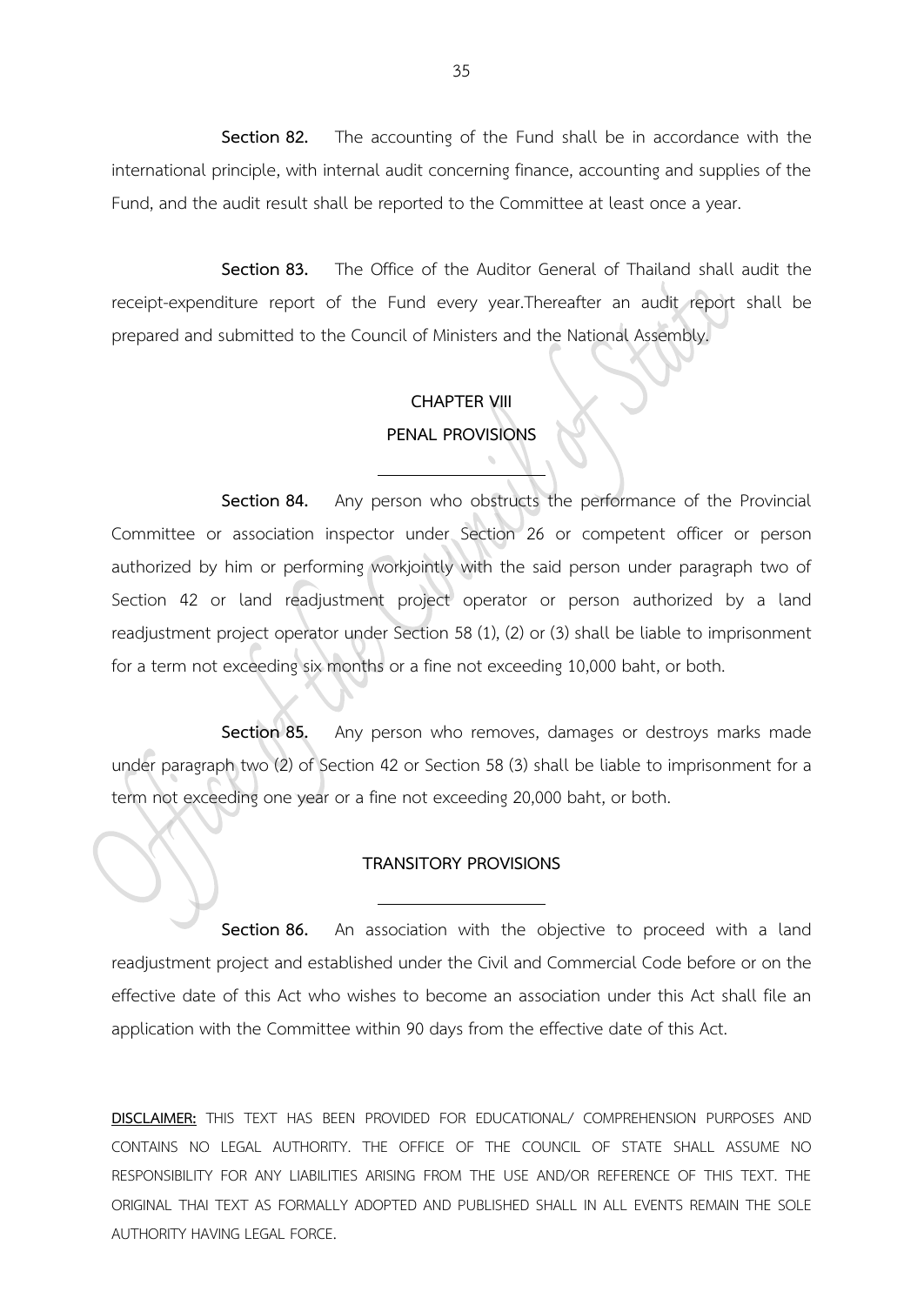The Committee shall have the power and duty to consider effecting registration of an association filing application under paragraph one and the provisions of Chapter 3 Land Readjustment Association shall apply *mutatis mutandis*.

If the Committee effects registration as an association under this Act, the relevant documents and evidence shall be sent to the Provincial Committee of the locality where the office of the association is located for the purposes of supervision of that association.

**Section 87.** An operator of a land readjustment project that exists before or on the effective date of this Act who wishes to have such land readjustment project deemed as a land readjustment project under this Act shall file an application with the Committee within one year from the effective date of this Act.

The Committee shall have the power and duty to consider granting approval for the project under paragraph one and the provisions of Chapter 5 Submission of Land Readjustment Project shall apply *mutatis mutandis*, except the announcement under Section 43.

If the Committee grants approval for that land readjustment project, the relevant documents and evidence shall be sent to the Provincial Committee of the locality for further proceeding and the remaining steps shall be taken in accordance with this Act until completion of the project. However, this shall not affect the steps under the land readjustment project already taken before the effective date of this Act.

**Section 88.** Any steps taken under the plan or project approved for spending theworking capital for urban land readjustment before the effective date of this Act shall be continued until completion pursuant to the approved plan or project. In case of a project that needs to be continued and to seek approval for spendingthe working capital for urban land readjustment, it shall be proceeded under this Act to the extent that does